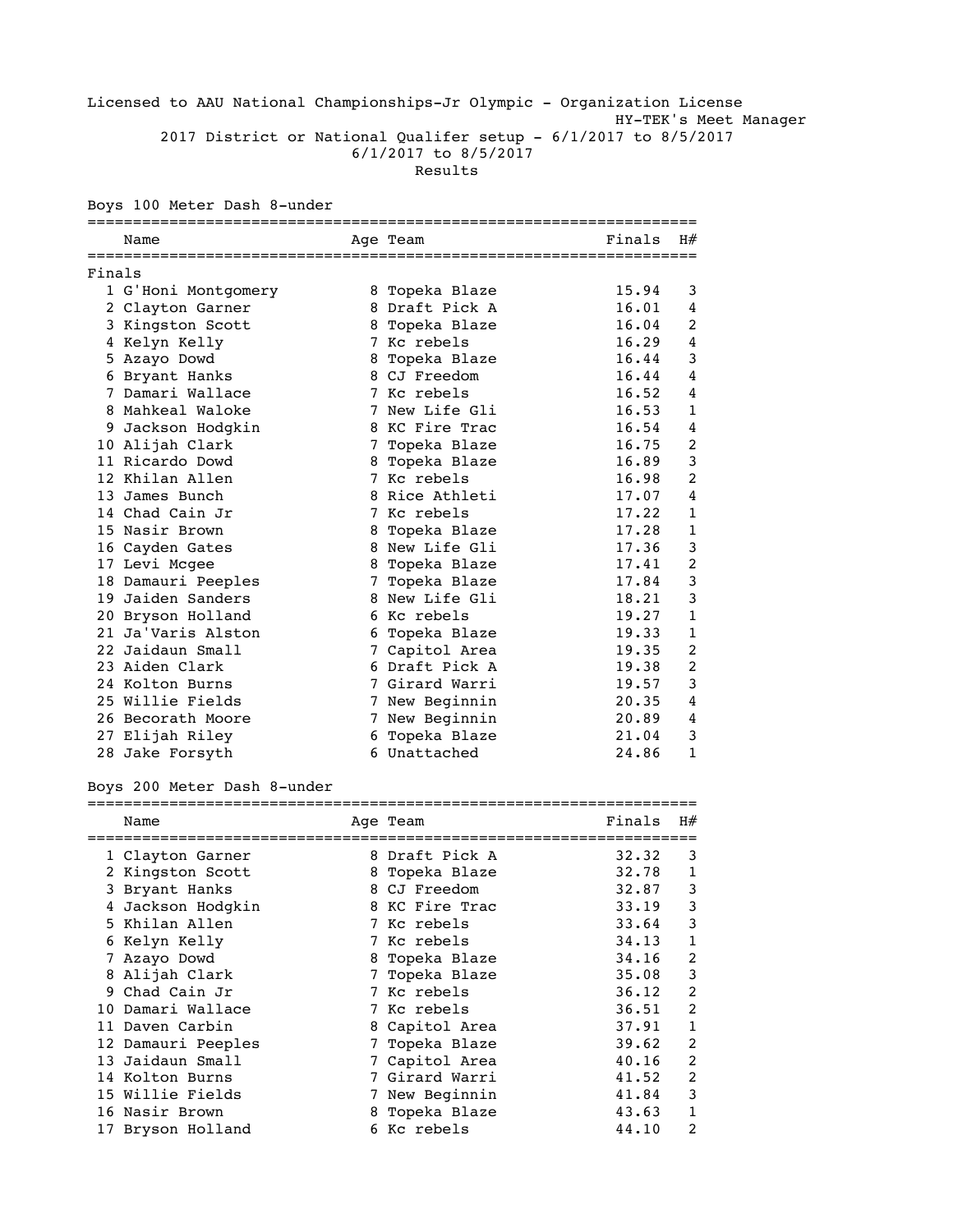Boys 400 Meter Dash 8-under ===================================================================

| Name                | Age Team       | Finals  | H#            |
|---------------------|----------------|---------|---------------|
|                     |                |         |               |
| 1 Clayton Garner    | 8 Draft Pick A | 1:15.49 | 2             |
| 2 Jackson Hodgkin   | 8 KC Fire Trac | 1:15.69 |               |
| 3 Elijah Curtis     | 7 New Life Gli | 1:16.90 |               |
| 4 Mahkeal Waloke    | 7 New Life Gli | 1:19.61 |               |
| 5 Kameron Ortiz     | 8 Team United  | 1:19.91 | $\mathcal{P}$ |
| 6 Bryant Hanks      | 8 CJ Freedom   | 1:19.93 | $\mathcal{L}$ |
| 7 G'Honi Montgomery | 8 Topeka Blaze | 1:22.49 | $\mathcal{P}$ |
| 8 Daven Carbin      | 8 Capitol Area | 1:23.61 | $\mathcal{P}$ |
| 9 Jaidaun Small     | 7 Capitol Area | 1:30.70 | $\mathcal{P}$ |
| 10 Bekele Chase     | 6 CJ Freedom   | 1:43.46 |               |
| 11 Eli Knapp        | 7 365 Track Cl | 1:48.19 |               |
| 12 Jake Forsyth     | 6 Unattached   | 2:03.53 |               |

### Boys 800 Meter Run 8-under

| Name             | Age Team       | Finals  |
|------------------|----------------|---------|
| 1 Daven Carbin   | 8 Capitol Area | 3:10.10 |
| 2 Kameron Ortiz  | 8 Team United  | 3:11.99 |
| 3 James Bunch    | 8 Rice Athleti | 3:14.71 |
| 4 Jayden Jones   | 7 Topeka Blaze | 3:30.50 |
| 5 Hayden Jokerst | 7 Blue Thunder | 3:45.55 |
| 6 Eli Knapp      | 7 365 Track Cl | 4:04.60 |
| 7 Bekele Chase   | 6 CJ Freedom   | 4:09.42 |

### Boys 1500 Meter Run 8-under

| Name                               | Age Team                         | Finals             |
|------------------------------------|----------------------------------|--------------------|
| 1 Jayden Jones<br>2 Hayden Jokerst | 7 Topeka Blaze<br>7 Blue Thunder | 6:46.10<br>7:00.45 |

# Boys 4x100 Meter Relay 8-under

| Team                      |           |  | Finals                 |  |
|---------------------------|-----------|--|------------------------|--|
| 1 Topeka Blaze Track Club | 'A'       |  | 1:04.01                |  |
| 1) Azayo Dowd 8           |           |  | 2) G'Honi Montgomery 8 |  |
| 3) Kingston Scott 8       |           |  | 4) Ricardo Dowd 8      |  |
| 2 Kc rebels 'A'           |           |  | 1:04.06                |  |
| 1) Chad Cain Jr 7         |           |  | 2) Damari Wallace 7    |  |
| 3) Kelyn Kelly 7          |           |  | 4) Khilan Allen 7      |  |
| 3 New Life Gliders 'A'    |           |  | 1:08.65                |  |
| 1) Cayden Gates 8         |           |  | 2) Elijah Curtis 7     |  |
| 3) Jaiden Sanders 8       |           |  | 4) Mahkeal Waloke 7    |  |
| 4 Topeka Blaze Track Club | $'$ B $'$ |  | 1:09.11                |  |
| 1) Alijah Clark 7         |           |  | 2) Damauri Peeples 7   |  |
| 3) Levi Mcgee 8           |           |  | 4) Nasir Brown 8       |  |
| 5 Topeka Blaze Track Club | י רי י    |  | 1:17.75                |  |
| 1) Elijah Riley 6         |           |  | 2) Fred Strayhorn 8    |  |
| 3) Ja'Varis Alston 6      |           |  | 4) Jayden Jones 7      |  |
| Boys Long Jump 8-under    |           |  |                        |  |

# Name Reserve Age Team Reserve Rinals ================================================================ 8 New Life Gli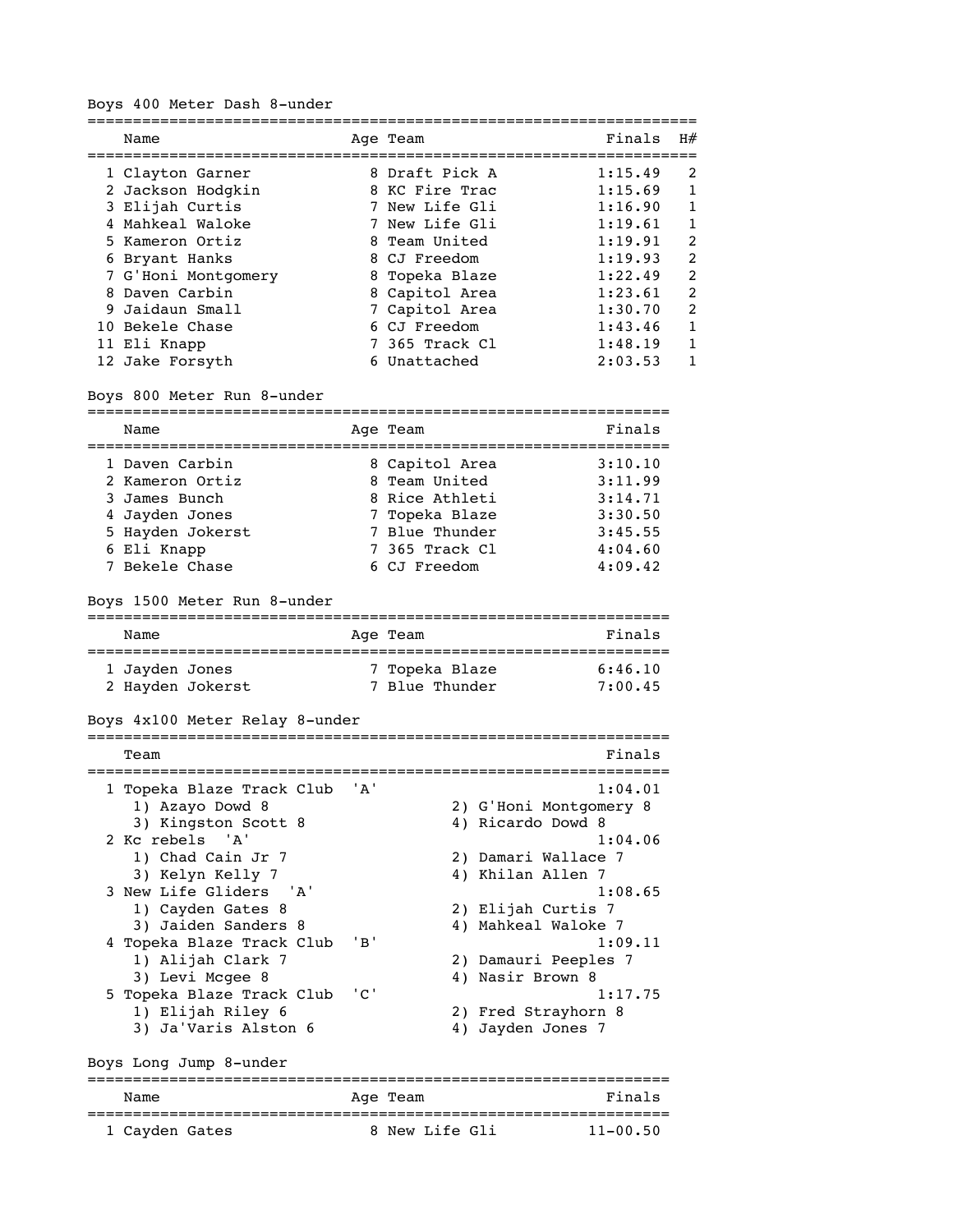| 2 Kameron Ortiz  | 8 Team United  | $10 - 03.25$ |
|------------------|----------------|--------------|
| 3 Ricardo Dowd   | 8 Topeka Blaze | $10 - 02.50$ |
| 4 Jaiden Sanders | 8 New Life Gli | $9 - 11.00$  |
| 5 James Bunch    | 8 Rice Athleti | $9 - 09.25$  |
| 6 Elijah Curtis  | 7 New Life Gli | $9 - 08.75$  |
| 7 Trace Buckman  | 7 Tgm Windstep | $7 - 10.50$  |
| 8 Bekele Chase   | 6 CJ Freedom   | $7 - 02.25$  |
| 9 Eli Knapp      | 7 365 Track Cl | $6 - 09.00$  |

Boys Shot Put 4 lbs 8-under

| Name            | Age Team       | Finals       |
|-----------------|----------------|--------------|
| 1 Trace Buckman | 7 Tqm Windstep | $11 - 11.50$ |

### Boys Javelin Throw Turbo (300 g 8-under

| Name              | Age Team       | Finals    |
|-------------------|----------------|-----------|
|                   |                |           |
| 1 Ja'Varis Alston | 6 Topeka Blaze | $39 - 01$ |
| 2 Fred Strayhorn  | 8 Topeka Blaze | $38 - 00$ |
| 3 Elijah Riley    | 6 Topeka Blaze | $29 - 04$ |
| 4 Trace Buckman   | 7 Tgm Windstep | $27 - 03$ |

# Boys 100 Meter Dash 9 years old

| Name               | Age Team       | Finals |
|--------------------|----------------|--------|
| 1 Ladaenian Luster | 9 Kc rebels    | 15.21  |
| 2 Camron Fields    | 9 Kc rebels    | 15.90  |
| 3 Javeon Alston    | 9 Topeka Blaze | 16.40  |
| 4 Chase Watson     | 9 Kc rebels    | 16.45  |
| 5 Josiah Robinson  | 9 Kc rebels    | 16.62  |
| 6 Jonah Were       | 9 365 Track Cl | 16.69  |
| 7 Jayden Young     | 9 Team United  | 17.33  |
| 8 Kamoni Dotson    | 9 365 Track Cl | 17.55  |
| 9 Cooper Spry      | 9 KC Fire Trac | 18.85  |

# Boys 200 Meter Dash 9 years old

| Name               |  | Age Team       | Finals | H#            |  |  |  |  |
|--------------------|--|----------------|--------|---------------|--|--|--|--|
|                    |  |                |        |               |  |  |  |  |
| 1 Ladaenian Luster |  | 9 Kc rebels    | 30.44  | 2             |  |  |  |  |
| 2 Camron Fields    |  | 9 Kc rebels    | 32.20  |               |  |  |  |  |
| 3 Devin Smiley     |  | 9 Topeka Blaze | 32.23  |               |  |  |  |  |
| 4 Josiah Robinson  |  | 9 Kc rebels    | 33.07  | $\mathcal{P}$ |  |  |  |  |
| 5 Jonah Were       |  | 9 365 Track Cl | 33.70  |               |  |  |  |  |
| 6 Chase Watson     |  | 9 Kc rebels    | 33.85  | 2             |  |  |  |  |
| 7 Michael Knight   |  | 9 Kc rebels    | 33.86  |               |  |  |  |  |
| 8 Jayden Young     |  | 9 Team United  | 33.98  | 2             |  |  |  |  |
| 9 Kamoni Dotson    |  | 9 365 Track Cl | 35.95  |               |  |  |  |  |
| 10 Cooper Spry     |  | 9 KC Fire Trac | 39.43  | າ             |  |  |  |  |

# Boys 400 Meter Dash 9 years old

| Name                                | Age Team                      | Finals             |
|-------------------------------------|-------------------------------|--------------------|
| 1 Michael Knight<br>2 Kamoni Dotson | 9 Kc rebels<br>9 365 Track Cl | 1:19.05<br>1:19.26 |

Boys 800 Meter Run 9 years old ================================================================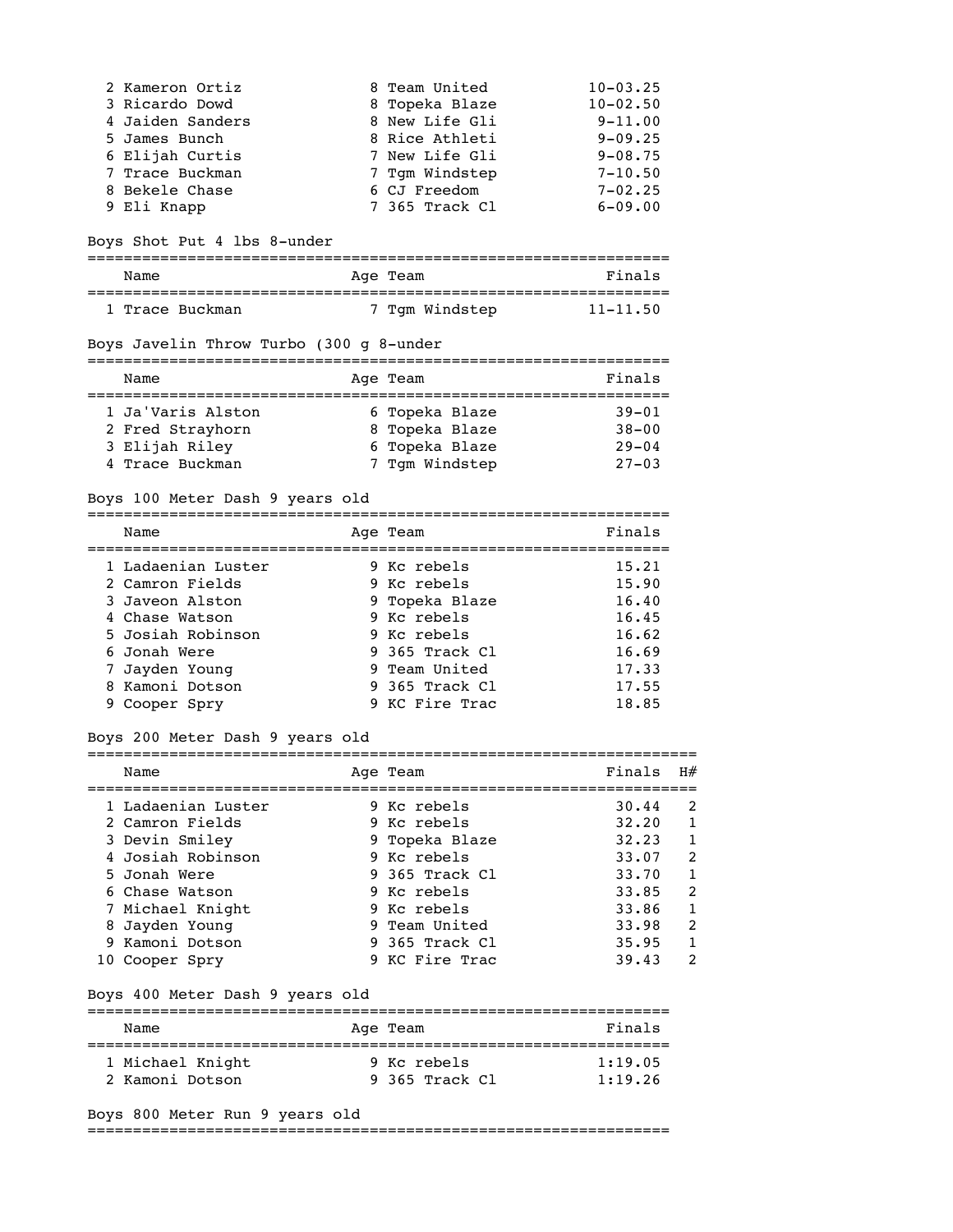|                                                                     | Age Team                           | Finals                             |        |
|---------------------------------------------------------------------|------------------------------------|------------------------------------|--------|
| ========================<br>1 Nicholas Timbrook                     | 9 Blue Thunder                     | =======================<br>2:59.62 |        |
| 2 Gavin Compton                                                     | 9 Springfield                      | 3:38.35                            |        |
| Boys 1500 Meter Run 9 years old                                     |                                    |                                    |        |
|                                                                     |                                    |                                    |        |
| Name                                                                | Aqe Team                           | Finals                             |        |
| 1 Nicholas Timbrook                                                 | 9 Blue Thunder                     | 6:02.15                            |        |
| 2 Gavin Compton                                                     | 9 Springfield                      | 6:48.88                            |        |
|                                                                     |                                    |                                    |        |
| Boys Long Jump 9 years old<br>===================================== |                                    | ======================             |        |
| Name                                                                | Age Team                           | Finals                             |        |
|                                                                     | :================                  | :=========================         |        |
| 1 Bryson Jacobs                                                     | 9 365 Track Cl                     | $12 - 02.50$                       |        |
| 2 Javeon Alston                                                     | 9 Topeka Blaze<br>9 New Life Gli   | $8 - 10.50$<br>$8 - 05.50$         |        |
| 3 K'Lyn Curtis<br>4 Jayden Young                                    | 9 Team United                      | $6 - 05.00$                        |        |
|                                                                     |                                    |                                    |        |
| Boys Shot Put 6 lbs 9 years old                                     |                                    |                                    |        |
| Name                                                                | Age Team                           | Finals                             |        |
| =====================================                               |                                    | ;============================      |        |
| 1 Jackson Cantwell<br>2 K'Lyn Curtis                                | 9 Blue Thunder<br>9 New Life Gli   | 29-05.50<br>$22 - 07.00$           |        |
| 3 Bryson Jacobs                                                     | 9 365 Track Cl                     | $21 - 06.00$                       |        |
| 4 Nicholas Timbrook                                                 | 9 Blue Thunder                     | $21 - 03.00$                       |        |
| 5 Knowledge Huntley                                                 | 9 New Life Gli                     | $11 - 11.00$                       |        |
| 6 Kingston Wadlington                                               | 9 New Life Gli                     | $11 - 01.50$                       |        |
| Boys Javelin Throw Turbo (400 g 9 years old                         |                                    |                                    |        |
| Name                                                                | Age Team                           | Finals                             |        |
|                                                                     |                                    |                                    |        |
|                                                                     |                                    |                                    |        |
| 1 Bryson Jacobs                                                     | 9 365 Track Cl                     | $74 - 05$                          |        |
| 2 K'Lyn Curtis                                                      | 9 New Life Gli                     | $69 - 03$                          |        |
| 3 Jackson Cantwell                                                  | 9 Blue Thunder                     | 63-06                              |        |
| 4 Kingston Wadlington                                               | 9 New Life Gli                     | $38 - 10$                          |        |
| 5 Knowledge Huntley                                                 | 9 New Life Gli                     | 24-05                              |        |
| Boys 100 Meter Dash 10 years old                                    |                                    |                                    |        |
| Name                                                                | Aqe Team                           | Finals                             | H#     |
| --------                                                            |                                    |                                    |        |
| 1 Isaiah Mozee                                                      | 10 Unattached<br>10 Team United    | 15.00<br>15.42                     | 2<br>2 |
| 2 Christopher Brown                                                 |                                    | 15.58                              | 2      |
| 3 Qourtay Hailey<br>4 Treyvionn Barr                                | 10 Topeka Blaze<br>10 Topeka Blaze | 15.89                              | 1      |
| 5 Zavion Brown                                                      | 10 Kc rebels                       | 16.15                              | 2      |
| 6 Troy Jefferson                                                    | 10 Sprinters El                    | 17.10                              | 1      |
| 7 William Scott                                                     | 10 Topeka Blaze                    | 17.11                              | 2      |
| 8 Kade Huxtable                                                     | 10 CJ Freedom                      | 17.53                              | 2      |
| 9 Christian Howell-Fonsecc                                          | 10 Topeka Blaze                    | 17.94                              | 1      |
| 10 Julian Newsome                                                   | 10 Blue Thunder                    | 18.79                              | 2      |
| 11 Daquon Johnson                                                   | 10 Topeka Blaze                    | 18.80                              | 1      |
| 12 John Grizzoffi                                                   | 10 KC Fire Trac                    | 18.94                              | 1      |
| Boys 200 Meter Dash 10 years old<br>----------------------------    |                                    |                                    |        |
| Name                                                                | Age Team                           | Finals                             | H#     |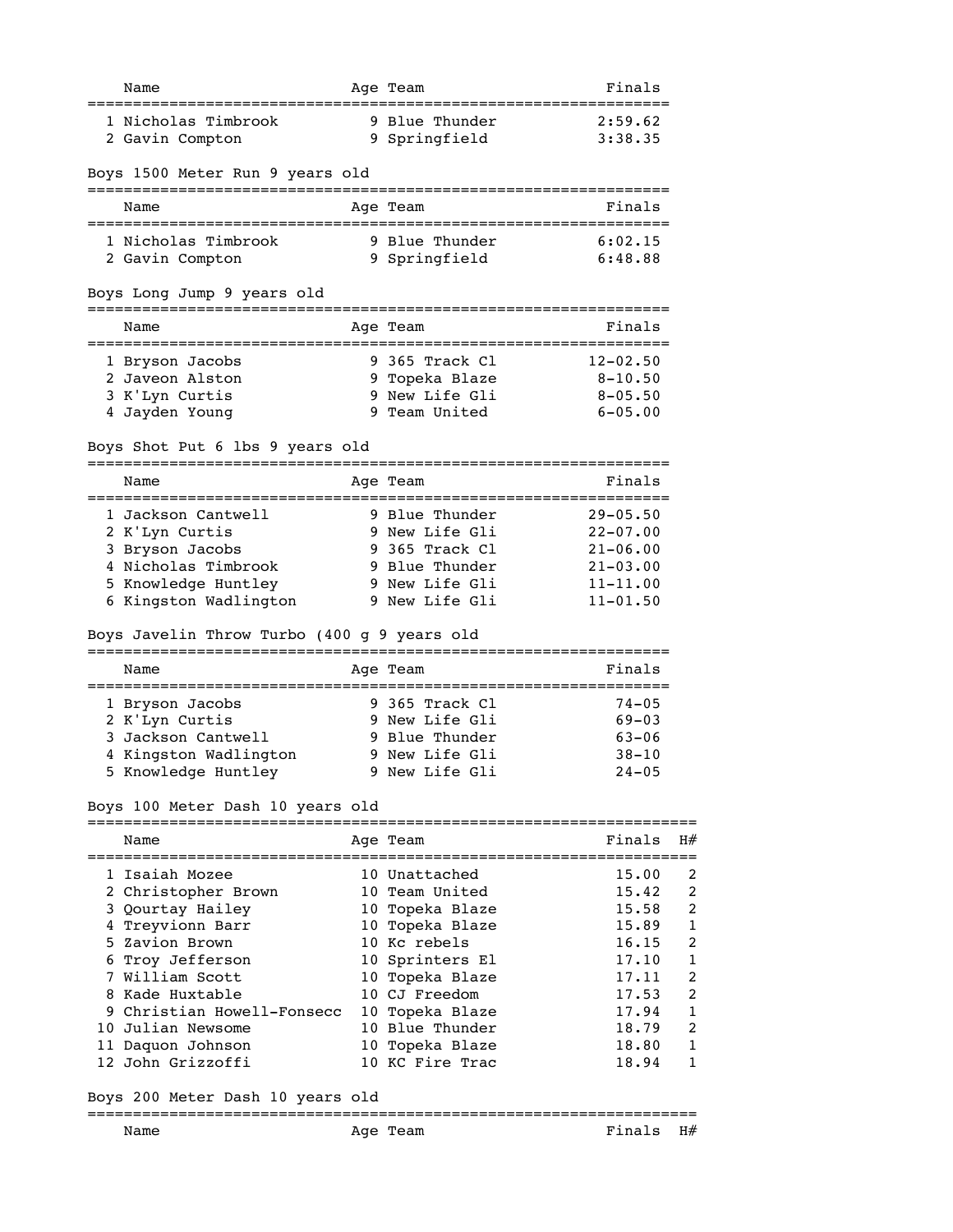| 1 Qourtay Hailey    | 10 Topeka Blaze | 30.34 |                |
|---------------------|-----------------|-------|----------------|
| 2 Zavion Brown      | 10 Kc rebels    | 31.10 |                |
| 3 Christopher Brown | 10 Team United  | 31.14 | 2              |
| 4 Treyvionn Barr    | 10 Topeka Blaze | 32.86 |                |
| 5 Michael Goswell   | 10 A-Squad Trac | 33.28 |                |
| 6 Troy Jefferson    | 10 Sprinters El | 33.69 | $\overline{2}$ |
| 7 Jeremiah Jones    | 10 Stride Ryte  | 35.43 | 2              |
| 8 Horace Kelly      | 10 Kc rebels    | 38.19 | 2              |
| 9 Kade Huxtable     | 10 CJ Freedom   | 38.36 | $\mathcal{P}$  |
| 10 Daquon Johnson   | 10 Topeka Blaze | 39.56 |                |
| 11 Graham Juhl      | 10 365 Track Cl | 40.27 | 2              |
|                     |                 |       |                |

#### Boys 400 Meter Dash 10 years old

===================================================================

| Name                | Age Team        | Finals  | H#             |
|---------------------|-----------------|---------|----------------|
| 1 Christopher Brown | 10 Team United  | 1:10.29 | 2              |
| 2 Collin Wise       | 10 Blue Thunder | 1:13.47 | 2              |
| 3 Michael Goswell   | 10 A-Squad Trac | 1:14.72 |                |
| 4 Jayson Gudiel     | 10 Stride Ryte  | 1:16.90 |                |
| 5 Deshawn Harper    | 10 Stride Ryte  | 1:17.27 | $\mathfrak{D}$ |
| 6 Jayden Mccaster   | 10 Blue Thunder | 1:19.41 | $\mathfrak{D}$ |
| 7 Mark Freeman      | 10 New Life Gli | 1:19.87 |                |
| 8 Graham Juhl       | 10 365 Track Cl | 1:22.99 | $\mathfrak{D}$ |
| 9 Horace Kelly      | 10 Kc rebels    | 1:23.34 | 1              |
| 10 Kade Huxtable    | 10 CJ Freedom   | 1:23.70 |                |
| 11 Jeremiah Jones   | 10 Stride Ryte  | 1:32.25 | 2              |

#### Boys 800 Meter Run 10 years old

================================================================ Name Reserves and Age Team Reserves and Finals ================================================================ 1 Collin Wise 10 Blue Thunder 2:46.95<br>
2 Will Niederee 10 Unattached 2:49.28<br>
3 Mark Freeman 10 New Life Gli 2:50.93<br>
4 Todd Yeates 10 KC Fire Trac 2:56.97 2 Will Niederee 10 Unattached 2:49.28 3 Mark Freeman 10 New Life Gli 2:50.93 4 Todd Yeates 10 KC Fire Trac 2:56.97 5 Michael Goswell 10 A-Squad Trac 3:04.02 6 Jayson Gudiel 10 Stride Ryte 3:06.11 7 Deshawn Harper 10 Stride Ryte 3:06.65 8 Graham Juhl 10 365 Track Cl 3:11.57 9 Brock Schweikert 10 Blue Thunder 3:15.38 10 Nolan Moorhouse 10 CJ Freedom 3:29.96

### Boys 1500 Meter Run 10 years old

| Name                                                                                             | Age Team                                                                                | Finals                                              |
|--------------------------------------------------------------------------------------------------|-----------------------------------------------------------------------------------------|-----------------------------------------------------|
| 1 Will Niederee<br>2 Todd Yeates<br>3 Nevin Hayes<br>4 Jhuamhyriawyn Riley<br>5 Brock Schweikert | 10 Unattached<br>10 KC Fire Trac<br>10 CJ Freedom<br>10 Topeka Blaze<br>10 Blue Thunder | 5:33.54<br>5:37.59<br>5:55.95<br>5:58.09<br>6:43.09 |

### Boys 4x100 Meter Relay 10 years old

| Team                                                           | Finals                                              |
|----------------------------------------------------------------|-----------------------------------------------------|
| 1 Kc rebels 'A'<br>1) Camron Fields 9<br>3) Ladaenian Luster 9 | 59.56<br>2) Josiah Robinson 9<br>4) Zavion Brown 10 |
| 2 Topeka Blaze Track Club<br>י ב <i>ו</i> י                    | 1:02.59                                             |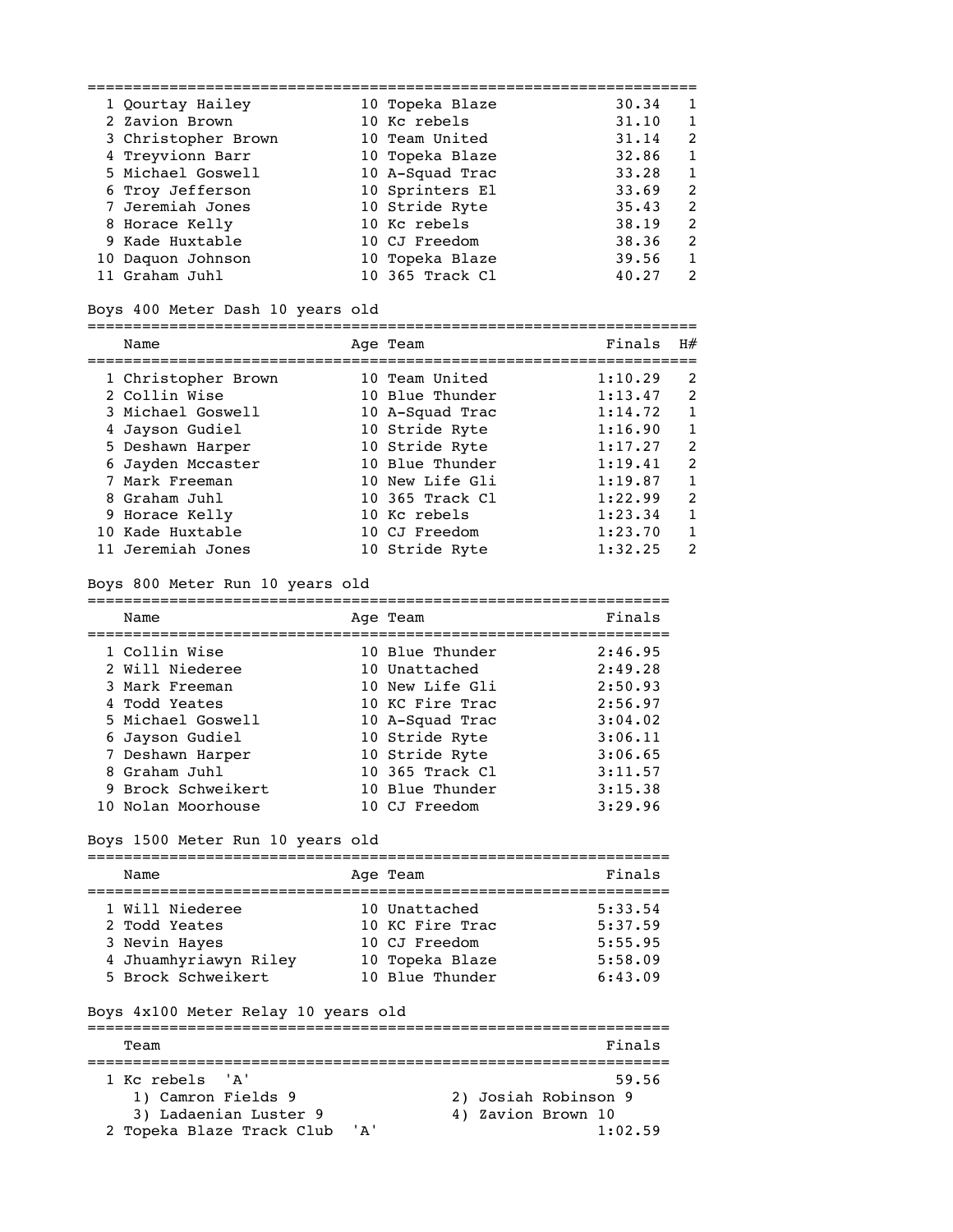1) Devin Smiley 9 2) Javeon Alston 9<br>3) Qourtay Hailey 10 4) Treyvionn Barr 10 3) Qourtay Hailey 10 3 Kc rebels 'B' 1:02.81 1) Chase Watson 9 2) Donald Finley III 10 3) Horace Kelly 10 4) Michael Knight 9 4 Topeka Blaze Track Club 'B' 1:08.01 1) Christian Howell-Fonsecca 10 2) Daquon Johnson 10 3) Jhuamhyriawyn Riley 10 4) Malachi Burk 10 5) William Scott 10 6) 5 CJ Freedom 'A' 1:08.57 1) Camden Chase 10 2) Daniel Sheets 10 3) Nevin Hayes 10 4) Nolan Moorhouse 10 Boys 4x400 Meter Relay 10 years old ================================================================ Team Finals ================================================================ 1 Topeka Blaze Track Club 'A' 5:32.77 1) Christian Howell-Fonsecca 10 2) Devin Smiley 9 3) Jhuamhyriawyn Riley 10 4) Malachi Burk 10 2 CJ Freedom 'A' 6:18.11 1) Camden Chase 10 2) Daniel Sheets 10 3) Nevin Hayes 10 4) Nolan Moorhouse 10 Boys High Jump 10 years old ================================================================ Name **Age Team** Age Team Finals ================================================================ 1 Jayden Mccaster 10 Blue Thunder 4-00.00 2 Daniel Sheets 10 CJ Freedom 3-08.00 Boys Long Jump 10 years old ================================================================ Name **Age Team Age Team** Finals ================================================================ 1 Theodore Grace 10 KC Fire Trac 10-10.25 2 Mark Freeman 10 New Life Gli 10-05.75 3 Camden Chase 10 CJ Freedom 9-04.75 4 Jeremiah Jones 10 Stride Ryte 9-00.00 5 Julian Newsome 10 Blue Thunder 8-11.00 6 John Grizzoffi 10 KC Fire Trac 8-08.75 Boys Shot Put 6 lbs 10 years old ================================================================ Name **Age Team** Age Team Finals ================================================================ 1 Julian Newsome 10 Blue Thunder 22-03.50 2 Theodore Grace 10 KC Fire Trac 21-03.50 3 Donald Finley III 10 Kc rebels 21-03.00 Boys Javelin Throw Turbo (400 g 10 years old ================================================================ Name Research Age Team Rinals ================================================================ 1 Jayden Mccaster 10 Blue Thunder 83-04 2 Collin Wise 10 Blue Thunder 76-09 3 Donald Finley III 10 Kc rebels 55-06 4 Theodore Grace 10 KC Fire Trac 50-01 5 William Scott 10 Topeka Blaze 46-06 Boys 1500 Meter Race Walk 10 years old

================================================================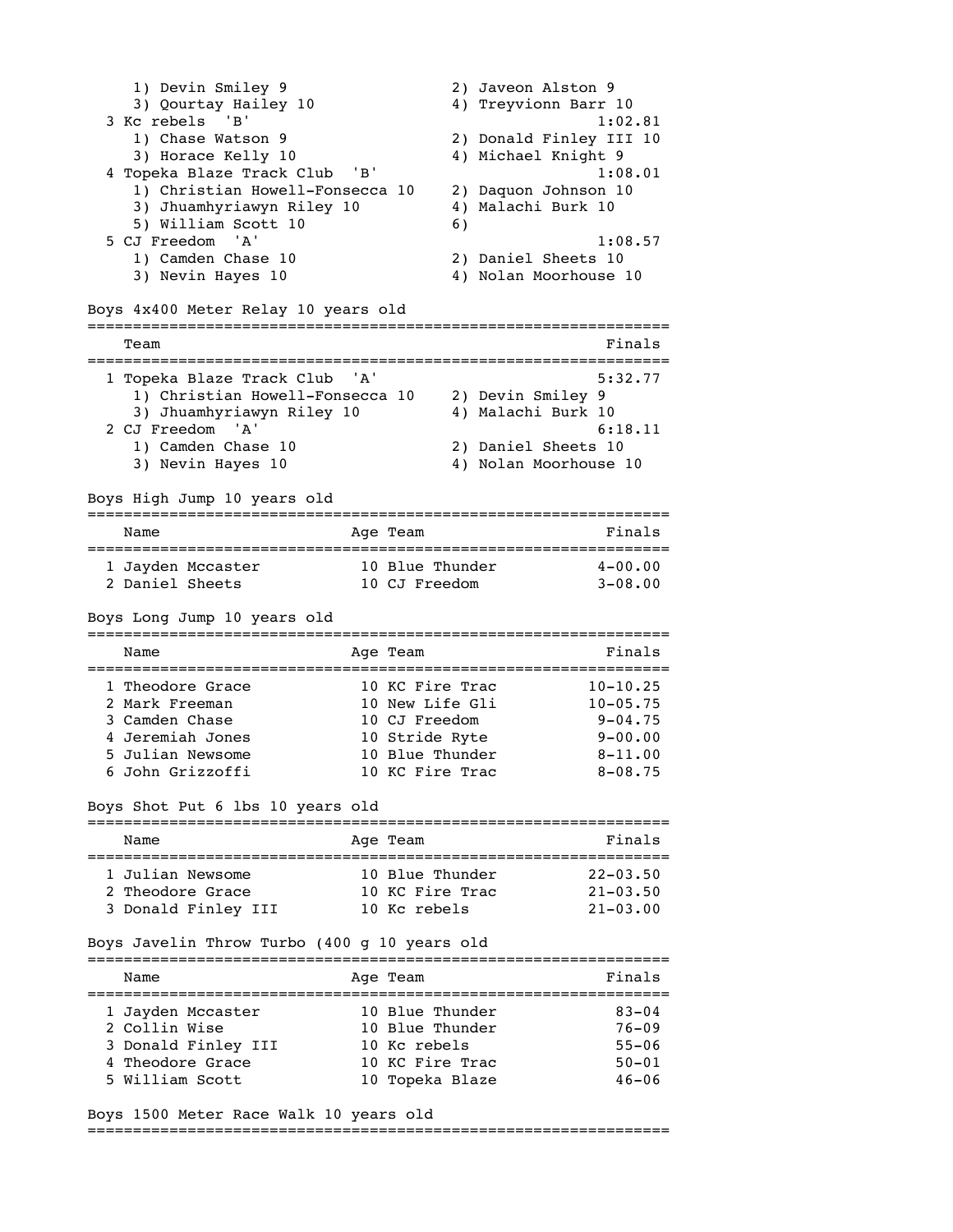| Name               | Age Team                           | Finale   |
|--------------------|------------------------------------|----------|
| ____               | ---------------------------------- |          |
| 1 Brock Schweikert | no Blue Thunder                    | 10:17.02 |

Boys 100 Meter Dash 11 years old

===================================================================

| Name                               | Age Team                          | Finals         | H#            |
|------------------------------------|-----------------------------------|----------------|---------------|
| 1 Cazh'Mere Green                  | 11 Team United                    | 14.00          |               |
| 2 Dominic Rigoli<br>3 Colon Purdie | 11 365 Track Cl<br>11 Team United | 14.62<br>14.97 | 2             |
| 4 Jonathan Young                   | 11 Team United                    | 15.03          | 2             |
| 5 Alescio Batson                   | 11 Topeka Blaze                   | 15.06          | 2             |
| 6 Trevon Whitelaw                  | 11 365 Track Cl                   | 15.83          |               |
| 7 Jacorey Robinson                 | 11 Team United                    | 15.97          | $\mathcal{P}$ |
| 8 Saj'Aveion Ward                  | 11 Team United                    | 16.11          |               |

#### Boys 200 Meter Dash 11 years old

=================================================================== Name and Age Team and Finals H# =================================================================== 1 Cazh'Mere Green 11 Team United 27.96 1 2 Colon Purdie 11 Team United 29.71 2 3 Dominic Rigoli 11 365 Track Cl 30.06 2 4 Jonathan Young 11 Team United 31.74 1 5 Trevon Whitelaw 11 365 Track Cl 31.88 2 6 Kendall Venyard 11 Kc rebels 32.93 2 7 Jacorey Robinson 11 Team United 33.02 2 8 Saj'Aveion Ward 11 Team United 33.73 1 9 Shea Perkins 11 CJ Freedom 33.75 1

### Boys 400 Meter Dash 11 years old

| Name              | Age Team        | Finals  |
|-------------------|-----------------|---------|
| 1 Grant Fennell   | 11 New Life Gli | 1:13.57 |
| 2 Kendall Venyard | 11 Kc rebels    | 1:14.93 |
| 3 Shea Perkins    | 11 CJ Freedom   | 1:17.02 |

#### Boys 800 Meter Run 11 years old

|  | Name               |  | Age Team        | Finals  |  |  |
|--|--------------------|--|-----------------|---------|--|--|
|  |                    |  |                 |         |  |  |
|  | 1 Alescio Batson   |  | 11 Topeka Blaze | 2:47.30 |  |  |
|  | 2 Jacorey Robinson |  | 11 Team United  | 2:53.33 |  |  |
|  | 3 Amari Jones      |  | 11 Team United  | 2:53.47 |  |  |
|  | 4 Kian Griffith    |  | 11 365 Track Cl | 3:18.54 |  |  |

### Boys 1500 Meter Run 11 years old

| Name                                                                     | Age Team                                                                | Finals                                   |
|--------------------------------------------------------------------------|-------------------------------------------------------------------------|------------------------------------------|
| 1 Alescio Batson<br>2 Amari Jones<br>3 Zachary Wright<br>4 Kian Griffith | 11 Topeka Blaze<br>11 Team United<br>11 Blue Thunder<br>11 365 Track Cl | 5:20.14<br>5:23.17<br>5:55.25<br>6:47.42 |

#### Boys High Jump 11 years old

| Name             | Age Team        | Finals      |
|------------------|-----------------|-------------|
| 1 Zachary Wright | 11 Blue Thunder | $4 - 00.00$ |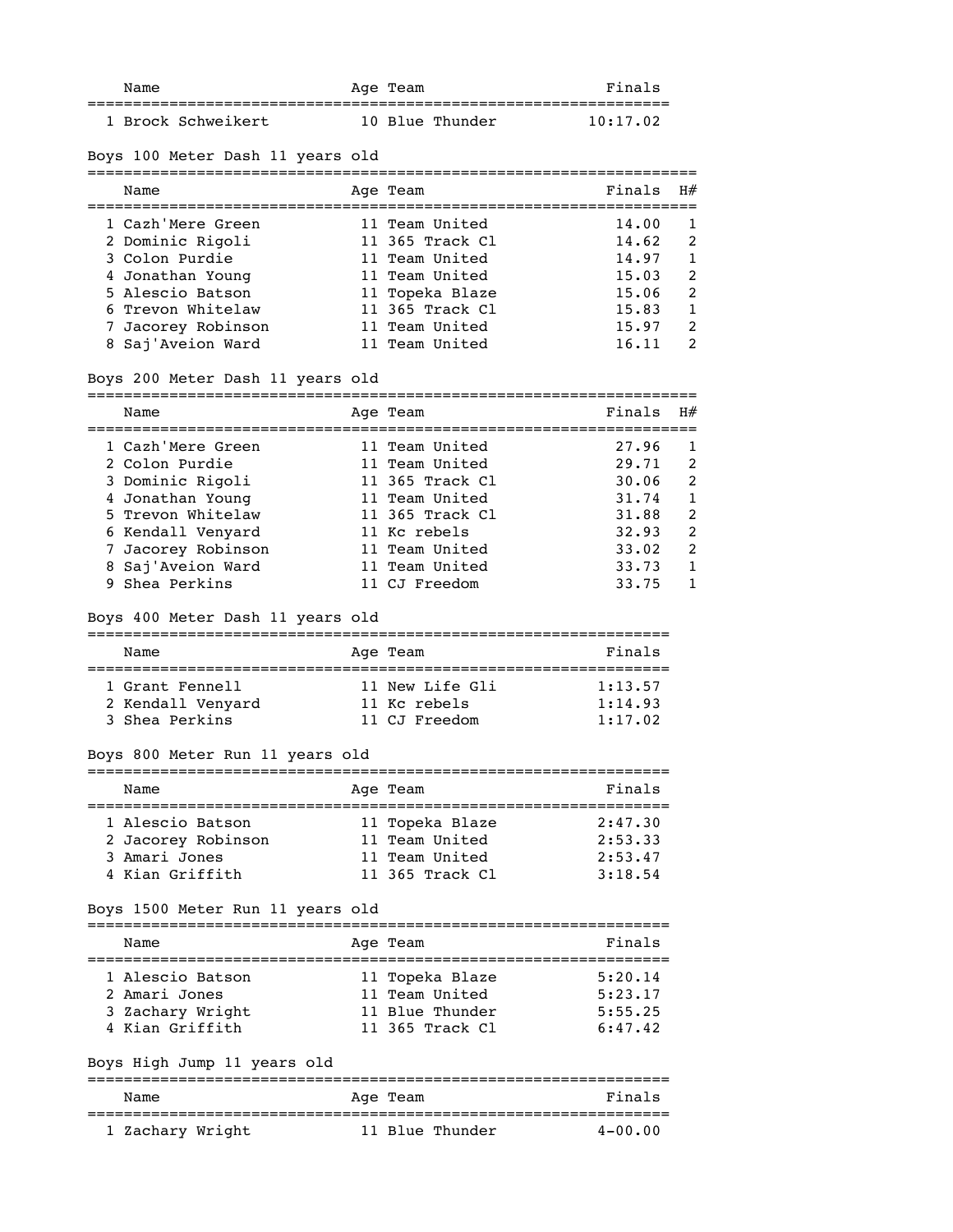Boys Long Jump 11 years old

| Name              | Age Team        | Finals       |
|-------------------|-----------------|--------------|
| 1 Cazh'Mere Green | 11 Team United  | $14 - 01.75$ |
| 2 Colon Purdie    | 11 Team United  | $13 - 11.00$ |
| 3 Amari Jones     | 11 Team United  | $12 - 11.25$ |
| 4 Jonathan Young  | 11 Team United  | $12 - 05.25$ |
| 5 Grant Fennell   | 11 New Life Gli | $12 - 02.25$ |
| 6 Shea Perkins    | 11 CJ Freedom   | $10 - 03.00$ |
| 7 Makai Nzioki    | 11 A-Squad Trac | $8 - 00.00$  |

================================================================

### Boys Shot Put 6 lbs 11 years old

================================================================

| Name                                                                                                            | Age Team                                                                                   | Finals                                                                       |
|-----------------------------------------------------------------------------------------------------------------|--------------------------------------------------------------------------------------------|------------------------------------------------------------------------------|
| 1 Grant Fennell<br>2 Zachary Wright<br>3 Saj'Aveion Ward<br>4 Brandon Cottrell Jr<br>5 Christopher Nelson-Lyons | 11 New Life Gli<br>11 Blue Thunder<br>11 Team United<br>11 New Life Gli<br>11 New Life Gli | $24 - 06.00$<br>$22 - 08.00$<br>$21 - 00.50$<br>$17 - 04.00$<br>$15 - 11.50$ |
|                                                                                                                 |                                                                                            |                                                                              |

Boys Discus Throw 1.0 Kg 11 years old

| Name                                                | Age Team                           | Finals                 |
|-----------------------------------------------------|------------------------------------|------------------------|
| 1 Brandon Cottrell Jr<br>2 Christopher Nelson-Lyons | 11 New Life Gli<br>11 New Life Gli | $28 - 05$<br>$25 - 11$ |

### Boys Javelin Throw Turbo (400 g 11 years old

| Name                                                | Age Team                           | Finals                 |
|-----------------------------------------------------|------------------------------------|------------------------|
| 1 Brandon Cottrell Jr<br>2 Christopher Nelson-Lyons | 11 New Life Gli<br>11 New Life Gli | $45 - 08$<br>$25 - 07$ |

### Boys 100 Meter Dash 12 years old

===================================================================

| Name                       | Age Team        | Finals | H#            |
|----------------------------|-----------------|--------|---------------|
|                            |                 |        |               |
| 1 Jeremiah Smith           | 12 Topeka Blaze | 13.29  |               |
| 2 Elijah Mozee             | 12 Unattached   | 13.39  | 2             |
| 3 Keylan Horn              | 12 Blue Thunder | 13.55  | $\mathcal{L}$ |
| 4 Ra'Shawn Dowd            | 12 Topeka Blaze | 14.31  |               |
| 5 James Gibbons Jr         | 12 Rice Athleti | 14.43  | $\mathcal{P}$ |
| 6 Damacio Hooks            | 12 Stride Ryte  | 14.53  | 2             |
| 7 Demetria Coker-akimnolad | 12 Unattached   | 15.27  |               |
| 8 Davion Winston           | 12 Rice Athleti | 15.32  | $\mathcal{L}$ |
| 9 Edward (Eddie) Mclaughli | 12 Rice Athleti | 16.23  | $\mathcal{L}$ |
| 10 Malik Randle            | 12 A-Squad Trac | 17.17  |               |

### Boys 200 Meter Dash 12 years old

===================================================================

| Name             | Age Team        | $Finals$ H# |                          |
|------------------|-----------------|-------------|--------------------------|
| 1 Isaac Ativie   | 12 Rice Athleti | 27.77       |                          |
| 2 Keylan Horn    | 12 Blue Thunder | 28.00       | $\mathcal{P}$            |
| 3 Ra'Shawn Dowd  | 12 Topeka Blaze | 28.59       |                          |
| 4 Damacio Hooks  | 12 Stride Ryte  | 30.88       | $\overline{\phantom{a}}$ |
| 5 Davion Winston | 12 Rice Athleti | 31.22       | $\mathcal{P}$            |
| 6 Malik Randle   | 12 A-Squad Trac | 35.93       |                          |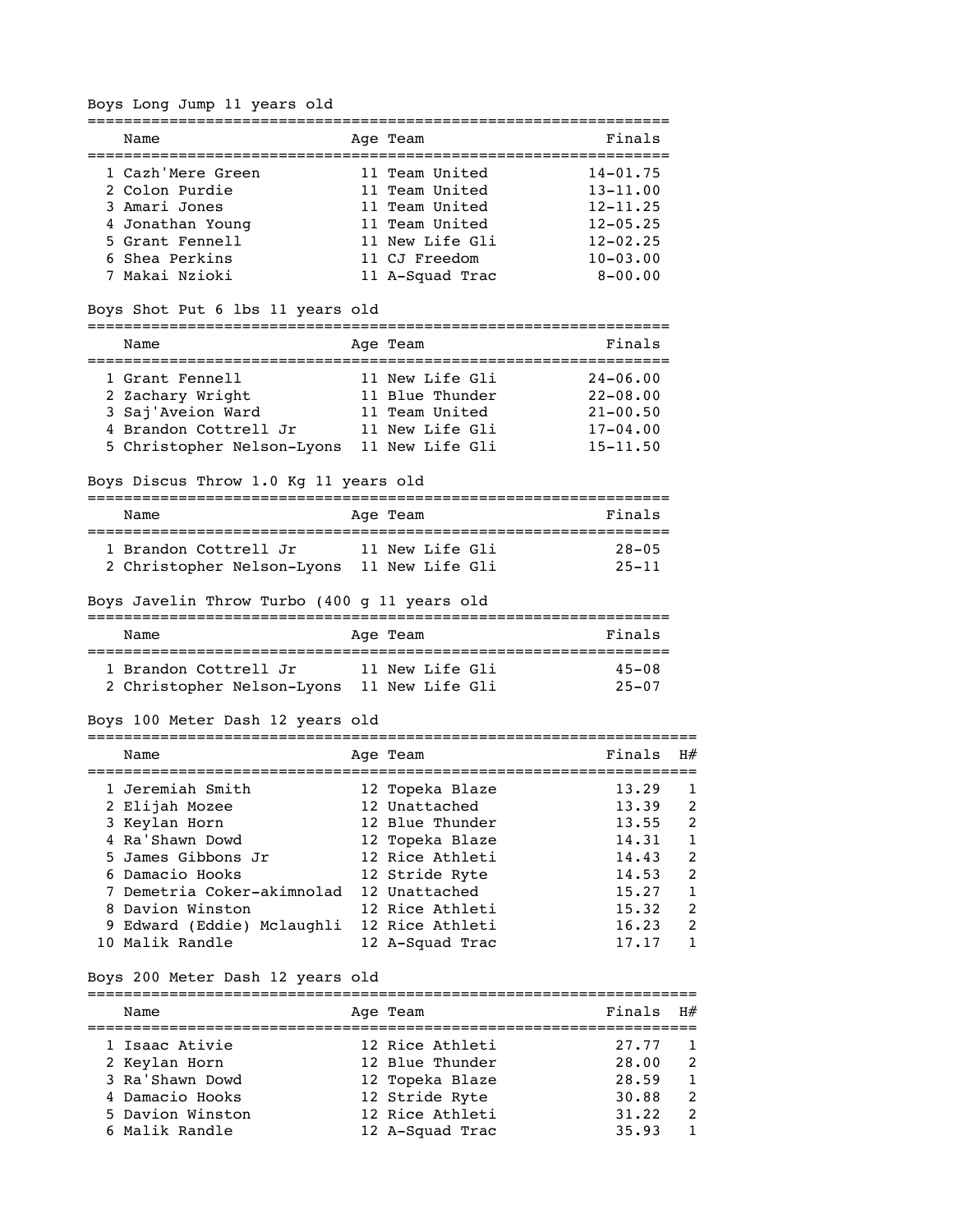Boys 400 Meter Dash 12 years old

| ==========                                    |  | ===========                        | ============================                |                |  |
|-----------------------------------------------|--|------------------------------------|---------------------------------------------|----------------|--|
| Name<br>------------------------------------- |  | Age Team                           | Finals<br>================================= | H#             |  |
|                                               |  |                                    |                                             |                |  |
| 1 Isaac Ativie                                |  | 12 Rice Athleti                    | 1:02.37                                     | 2<br>1         |  |
| 2 Jeremiah Penny<br>3 James Gibbons Jr        |  | 12 A-Squad Trac<br>12 Rice Athleti | 1:02.93<br>1:05.75                          | 2              |  |
| 4 Jeremiah Smith                              |  | 12 Topeka Blaze                    | 1:06.58                                     | 1              |  |
| 5 Jordan Rider                                |  | 12 365 Track Cl                    | 1:13.11                                     | 2              |  |
| 6 Xavyer Powell                               |  | 12 KC Storm Tra                    | 1:15.82                                     | 2              |  |
| 7 Joshua Conger                               |  | 12 Capitol Area                    | 1:23.30                                     | 1              |  |
| 8 Malik Randle                                |  | 12 A-Squad Trac                    | 1:35.66                                     | $\mathfrak{D}$ |  |
|                                               |  |                                    |                                             |                |  |
| Boys 800 Meter Run 12 years old               |  |                                    |                                             |                |  |
| Name                                          |  | Age Team                           | Finals                                      |                |  |
| 1 Xavyer Powell                               |  | 12 KC Storm Tra                    | 3:02.55                                     |                |  |
| 2 Joshua Conger                               |  | 12 Capitol Area                    | 3:09.95                                     |                |  |
| 3 Nassir Gill                                 |  | 12 Topeka Blaze                    | 3:24.50                                     |                |  |
| Boys 1500 Meter Run 12 years old              |  |                                    |                                             |                |  |
|                                               |  |                                    |                                             |                |  |
| Name                                          |  | Age Team                           | Finals                                      |                |  |
| 1 Kaleb Schweikert 12 Blue Thunder            |  |                                    | 6:22.26                                     |                |  |
|                                               |  |                                    |                                             |                |  |
| Boys 3000 Meter Run 12 years old              |  |                                    |                                             |                |  |
| Name                                          |  | Age Team                           | Finals                                      |                |  |
| 1 Kaleb Schweikert                            |  | 12 Blue Thunder                    | 11:53.13                                    |                |  |
| 2 Sean Keys                                   |  | 12 Blue Thunder                    | 12:26.63                                    |                |  |
|                                               |  |                                    |                                             |                |  |
| Boys 80 Meter Hurdles 12 years old            |  |                                    |                                             |                |  |
| Name                                          |  | Age Team                           | Finals                                      |                |  |
|                                               |  |                                    |                                             |                |  |
| 1 Ra'Shawn Dowd                               |  | 12 Topeka Blaze                    | 15.31                                       |                |  |
| 2 Zachery Grace                               |  | 12 KC Fire Trac                    | 16.73                                       |                |  |
| Boys 4x400 Meter Relay 12 years old           |  |                                    |                                             |                |  |
|                                               |  |                                    |                                             |                |  |
| Team                                          |  |                                    | Finals                                      |                |  |
| 1 365 Track Club<br>'A'                       |  |                                    | 5:10.87                                     |                |  |
| 1) Dominic Rigoli 11                          |  | 2) Jordan Rider 12                 |                                             |                |  |
| 3) Kian Griffith 11                           |  |                                    | 4) Trevon Whitelaw 11                       |                |  |
|                                               |  |                                    |                                             |                |  |
| Boys Long Jump 12 years old                   |  |                                    |                                             |                |  |
| Name                                          |  | Age Team                           | Finals                                      |                |  |
| 1 Isaac Ativie                                |  | 12 Rice Athleti                    | $16 - 02.75$                                |                |  |
| 2 Jeremiah Smith                              |  | 12 Topeka Blaze                    | $16 - 00.50$                                |                |  |
| 3 Edward (Eddie) Mclaughli                    |  | 12 Rice Athleti                    | $15 - 01.00$                                |                |  |
| 4 Damacio Hooks                               |  | 12 Stride Ryte                     | $14 - 04.00$                                |                |  |
| 5 James Gibbons Jr                            |  | 12 Rice Athleti                    | $13 - 07.00$                                |                |  |
| 6 Xavyer Powell                               |  | 12 KC Storm Tra                    | $12 - 01.00$                                |                |  |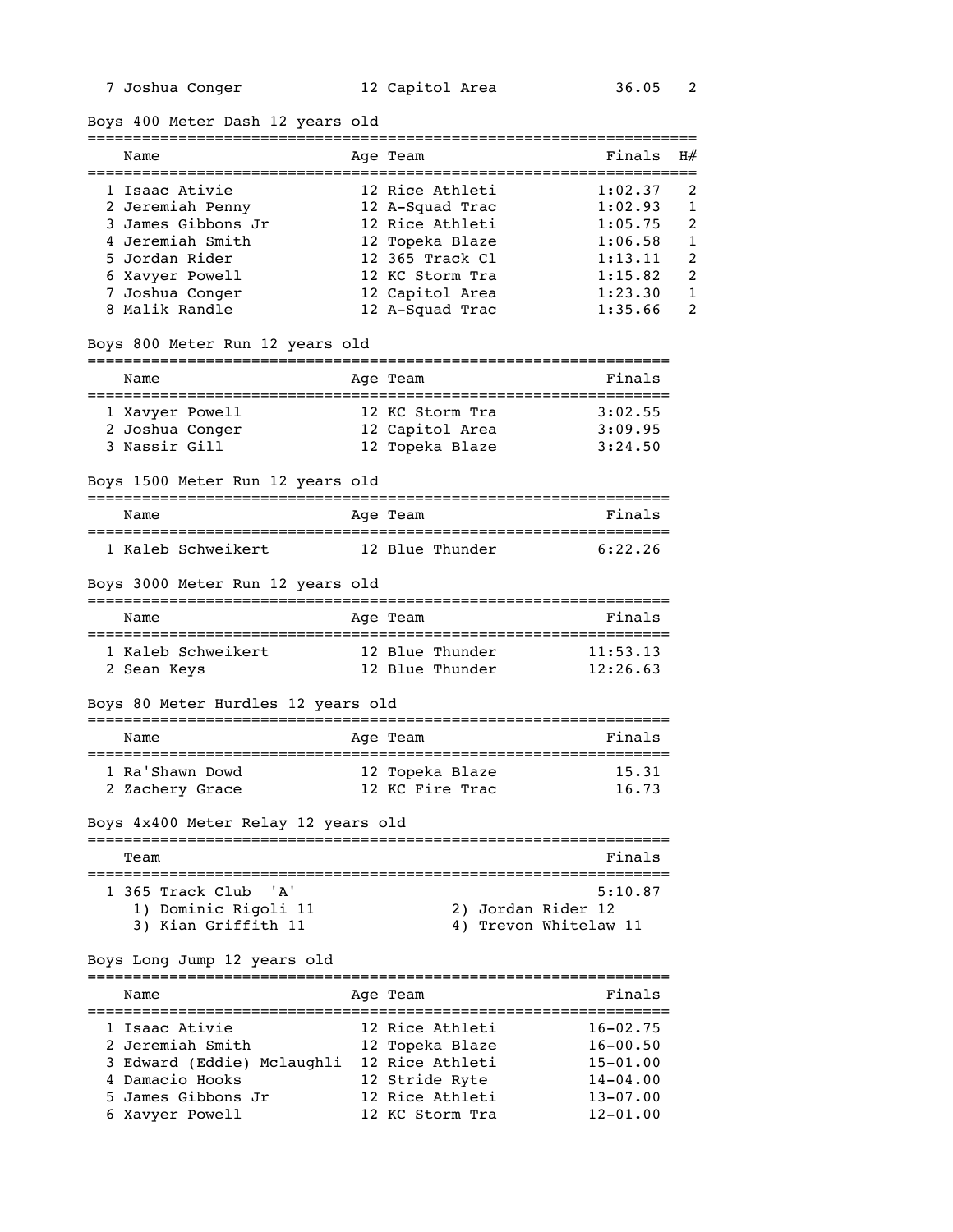Boys Shot Put 6 lbs 12 years old

| Name                                     | Age Team        | Finals       |
|------------------------------------------|-----------------|--------------|
| 1 Demetria Coker-akimnolad 12 Unattached |                 | $30 - 06.00$ |
| 2 Zachery Grace                          | 12 KC Fire Trac | $29 - 06.00$ |
| 3 Dakota Coker-Akinmoladun               | 12 Unattached   | $28 - 10.50$ |
| 4 Bren Jenkins                           | 12 365 Track Cl | $26 - 03.25$ |
| 5 Sean Keys                              | 12 Blue Thunder | $25 - 02.25$ |
| 6 Christian Hubbard                      | 12 Kc rebels    | $25 - 02.00$ |
| 7 Justin Ferguson                        | 12 Girard Warri | $23 - 04.00$ |
| 8 Nassir Gill                            | 12 Topeka Blaze | $19 - 04.00$ |
|                                          |                 |              |

### Boys Discus Throw 1.0 Kg 12 years old

================================================================

| Name                                                                                                                              | Age Team                                                                                                   | Finals                                                                        |
|-----------------------------------------------------------------------------------------------------------------------------------|------------------------------------------------------------------------------------------------------------|-------------------------------------------------------------------------------|
| 1 Zachery Grace<br>2 Demetria Coker-akimnolad<br>3 Bren Jenkins<br>4 Justin Ferguson<br>5 Sean Keys<br>6 Dakota Coker-Akinmoladun | 12 KC Fire Trac<br>12 Unattached<br>12 365 Track Cl<br>12 Girard Warri<br>12 Blue Thunder<br>12 Unattached | $73 - 09$<br>$68 - 10$<br>$62 - 01$<br>$56 - 00$<br>$55 - 01.25$<br>$49 - 06$ |

### Boys Javelin Throw Turbo (400 g 12 years old

| Name                                                                | Age Team                                         | Finals                              |
|---------------------------------------------------------------------|--------------------------------------------------|-------------------------------------|
| 1 Jordan Rider<br>2 Dakota Coker-Akinmoladun<br>3 Christian Hubbard | 12 365 Track Cl<br>12 Unattached<br>12 Kc rebels | $80 - 01$<br>$55 - 02$<br>$48 - 04$ |

### Boys 1500 Meter Race Walk 12 years old

| Name               | Age Team        | Finals   |
|--------------------|-----------------|----------|
|                    |                 |          |
| 1 Kaleb Schweikert | 12 Blue Thunder | 10:01.72 |
| 2 Nassir Gill      | 12 Topeka Blaze | 10:21.29 |

### Boys 100 Meter Dash 13 years old

| Name                 | Age Team        | Finals |
|----------------------|-----------------|--------|
| 1 Chad Curtis        | 13 Unattached   | 12.68  |
| 2 Tommy Signars      | 13 Blue Thunder | 12.69  |
| 3 Freddy Ersery III  | 13 Kc rebels    | 12.83  |
| 4 Anthony Fugua Jr   | 13 Kc rebels    | 13.31  |
| 5 Christopher Connor | 13 New Life Gli | 14.27  |
| 6 Javontra Brown     | 13 Kc rebels    | 15.67  |

### Boys 200 Meter Dash 13 years old

| Name                 | Age Team        | Finals |
|----------------------|-----------------|--------|
| 1 Anthony Fugua Jr   | 13 Kc rebels    | 26.11  |
| 2 Chad Curtis        | 13 Unattached   | 26.19  |
| 3 Freddy Ersery III  | 13 Kc rebels    | 26.32  |
| 4 Tommy Signars      | 13 Blue Thunder | 26.59  |
| 5 Christopher Connor | 13 New Life Gli | 30.19  |
| 6 Javontra Brown     | 13 Kc rebels    | 34.48  |

Boys 400 Meter Dash 13 years old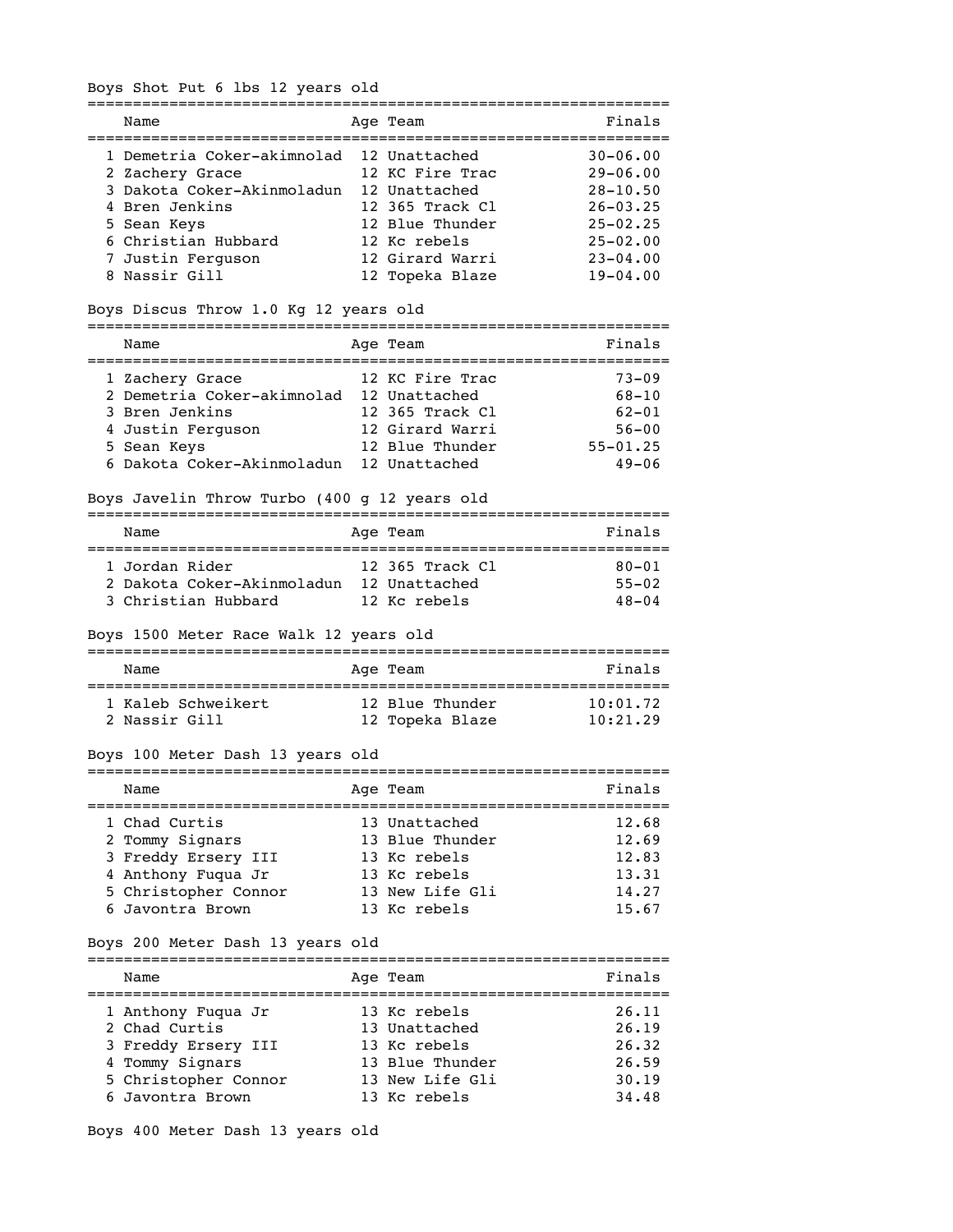| Name                 | Age Team        | Finals  | H#            |
|----------------------|-----------------|---------|---------------|
| 1 Freddy Ersery III  | 13 Kc rebels    | 59.16   | 2             |
| 2 Tommy Signars      | 13 Blue Thunder | 59.18   | $\mathcal{L}$ |
| 3 Luke Furnell       | 13 365 Track Cl | 1:04.08 |               |
| 4 Anthony Fugua Jr   | 13 Kc rebels    | 1:04.30 | $\mathcal{P}$ |
| 5 Christopher Connor | 13 New Life Gli | 1:04.69 | $\mathcal{P}$ |
| 6 Malcolm Goswell    | 13 A-Squad Trac | 1:06.36 |               |
| 7 Michael Clugston   | 13 Girard Warri | 1:08.42 | $\mathcal{P}$ |
| 8 Savyan Powell      | 13 KC Storm Tra | 1:10.08 |               |
| 9 Javontra Brown     | 13 Kc rebels    | 1:19.13 |               |
|                      |                 |         |               |

### Boys 800 Meter Run 13 years old

================================================================

| Name                                                                          | Age Team                                                                 | Finals                                   |
|-------------------------------------------------------------------------------|--------------------------------------------------------------------------|------------------------------------------|
| 1 Michael Clugston<br>2 Luke Furnell<br>3 Gavin Doubrava<br>4 Malcolm Goswell | 13 Girard Warri<br>13 365 Track Cl<br>13 Girard Warri<br>13 A-Squad Trac | 2:38.27<br>2:39.54<br>2:39.66<br>2:40.34 |
| 5 Savyan Powell                                                               | 13 KC Storm Tra                                                          | 2:46.81                                  |

### Boys 1500 Meter Run 13 years old

| Name                                   | Age Team                           | Finals             |
|----------------------------------------|------------------------------------|--------------------|
| 1 Gavin Doubrava<br>2 Malcolm Goswell  | 13 Girard Warri                    | 5:20.95<br>5:24.10 |
| 3 Stefan Appold                        | 13 A-Squad Trac<br>13 Blue Thunder | 5:24.87            |
| 4 Weston Jokerst<br>5 Michael Grantham | 13 Blue Thunder<br>13 365 Track Cl | 5:25.47<br>5:45.77 |

### Boys 3000 Meter Run 13 years old

| Name                                                                         | Age Team |                                                                          | Finals                                       |
|------------------------------------------------------------------------------|----------|--------------------------------------------------------------------------|----------------------------------------------|
| 1 Samuel Benson<br>2 Weston Jokerst<br>3 Stefan Appold<br>4 Michael Grantham |          | 13 KC Fire Trac<br>13 Blue Thunder<br>13 Blue Thunder<br>13 365 Track Cl | 11:29.00<br>11:39.42<br>11:48.55<br>12:23.04 |

# Boys High Jump 13 years old

| Name              | Age Team        | Finals  |
|-------------------|-----------------|---------|
|                   |                 |         |
| 1 Brett Clevenger | 13 Girard Warri | 3-08.00 |

# Boys Long Jump 13 years old

| Name                 | Age Team        | Finals       |
|----------------------|-----------------|--------------|
| 1 Joshua Manning     | 13 Stride Ryte  | $17 - 01.50$ |
| 2 Anthony Fugua Jr   | 13 Kc rebels    | $16 - 04.25$ |
| 3 Chad Curtis        | 13 Unattached   | $15 - 06.75$ |
| 4 Freddy Ersery III  | 13 Kc rebels    | $14 - 11.00$ |
| 5 Christopher Connor | 13 New Life Gli | $14 - 03.00$ |
| 6 Luke Furnell       | 13 365 Track Cl | $14 - 02.75$ |
| 7 Savyan Powell      | 13 KC Storm Tra | $13 - 11.75$ |
| 8 Javontra Brown     | 13 Kc rebels    | $11 - 06.75$ |

Boys Triple Jump 13 years old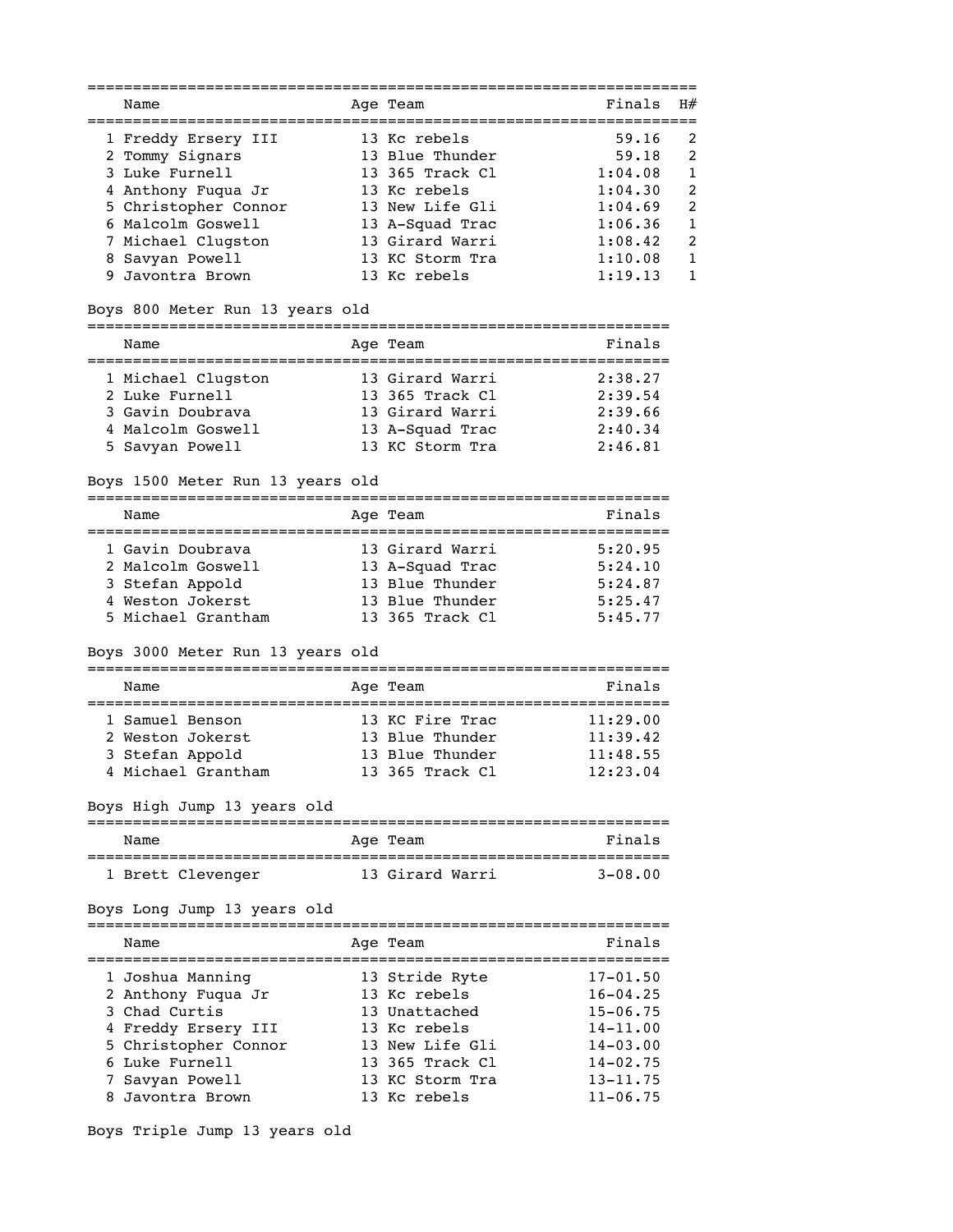| Name                                                                                                                                                                                                                                                                                                                 | Age Team                                                                                                                                                                                                                                                      | :=======================<br>Finals                                                                                          |                                      |
|----------------------------------------------------------------------------------------------------------------------------------------------------------------------------------------------------------------------------------------------------------------------------------------------------------------------|---------------------------------------------------------------------------------------------------------------------------------------------------------------------------------------------------------------------------------------------------------------|-----------------------------------------------------------------------------------------------------------------------------|--------------------------------------|
| 1 Savyan Powell<br>2 Brett Clevenger                                                                                                                                                                                                                                                                                 | 13 KC Storm Tra<br>13 Girard Warri                                                                                                                                                                                                                            | $31 - 08.75$<br>$22 - 07.00$                                                                                                |                                      |
| Boys Shot Put 4 kg 13 years old                                                                                                                                                                                                                                                                                      |                                                                                                                                                                                                                                                               |                                                                                                                             |                                      |
| Name                                                                                                                                                                                                                                                                                                                 | Aqe Team                                                                                                                                                                                                                                                      | Finals                                                                                                                      |                                      |
| 1 Me'Khi Williams<br>2 Deryon Newsome                                                                                                                                                                                                                                                                                | 13 Blue Thunder<br>13 Blue Thunder                                                                                                                                                                                                                            | $37 - 00.00$<br>$28 - 00.00$                                                                                                |                                      |
| Boys Discus Throw 1.0 Kg 13 years old                                                                                                                                                                                                                                                                                |                                                                                                                                                                                                                                                               |                                                                                                                             |                                      |
| Name                                                                                                                                                                                                                                                                                                                 | Age Team                                                                                                                                                                                                                                                      | Finals                                                                                                                      |                                      |
| 1 Me'Khi Williams<br>2 Deryon Newsome<br>3 Brett Clevenger                                                                                                                                                                                                                                                           | 13 Blue Thunder<br>13 Blue Thunder<br>13 Girard Warri                                                                                                                                                                                                         | $82 - 10$<br>68-01<br>$61 - 10$                                                                                             |                                      |
| Boys 100 Meter Dash 14 years old                                                                                                                                                                                                                                                                                     |                                                                                                                                                                                                                                                               |                                                                                                                             |                                      |
| Name                                                                                                                                                                                                                                                                                                                 | Age Team                                                                                                                                                                                                                                                      | Finals                                                                                                                      | H#                                   |
| 1 Kayshun Prince<br>2 Israel Gentry<br>3 Jarek Templeton<br>4 Elijah Harshaw<br>5 Marquis Mccaster<br>6 Phillip Caldwell Jr<br>7 cameron peterson<br>8 Camaro Scott<br>Boys 200 Meter Dash 14 years old<br>Name<br>1 Kayshun Prince<br>2 Israel Gentry<br>3 Jarek Templeton<br>4 cameron peterson<br>5 Erick Jenkins | 14 Blue Thunder<br>14 New Life Gli<br>14 Capitol Area<br>14 Unattached<br>14 Blue Thunder<br>14 Draft Pick A<br>14 Pony Express<br>14 Draft Pick A<br>Aqe Team<br>14 Blue Thunder<br>14 New Life Gli<br>14 Capitol Area<br>14 Pony Express<br>14 Rice Athleti | 12.21<br>12.82<br>12.86<br>12.87<br>13.25<br>13.59<br>13.67<br>13.77<br>Finals<br>24.37<br>25.72<br>26.62<br>28.94<br>29.97 | 2<br>1<br>1<br>2<br>2<br>2<br>2<br>1 |
| 6 Collin Conwell<br>Boys 400 Meter Dash 14 years old                                                                                                                                                                                                                                                                 | 14 Girard Warri                                                                                                                                                                                                                                               | 31.79                                                                                                                       |                                      |
| Name                                                                                                                                                                                                                                                                                                                 | Age Team                                                                                                                                                                                                                                                      | Finals                                                                                                                      |                                      |
| 1 Israel Gentry<br>2 Erick Jenkins<br>3 Otha Green<br>4 Tj Dyer<br>5 A'Tiq Muhammad                                                                                                                                                                                                                                  | 14 New Life Gli<br>14 Rice Athleti<br>14 A-Squad Trac<br>14 Capitol Area<br>14 Capitol Area                                                                                                                                                                   | 59.45<br>1:06.52<br>1:07.86<br>1:14.62<br>1:16.82                                                                           |                                      |
| Boys 800 Meter Run 14 years old                                                                                                                                                                                                                                                                                      |                                                                                                                                                                                                                                                               |                                                                                                                             |                                      |
| Name                                                                                                                                                                                                                                                                                                                 | Age Team                                                                                                                                                                                                                                                      | Finals                                                                                                                      |                                      |
| 1 Brady Maher<br>2 Otha Green                                                                                                                                                                                                                                                                                        | 14 KC Fire Trac<br>14 A-Squad Trac                                                                                                                                                                                                                            | 2:32.88<br>2:51.11                                                                                                          |                                      |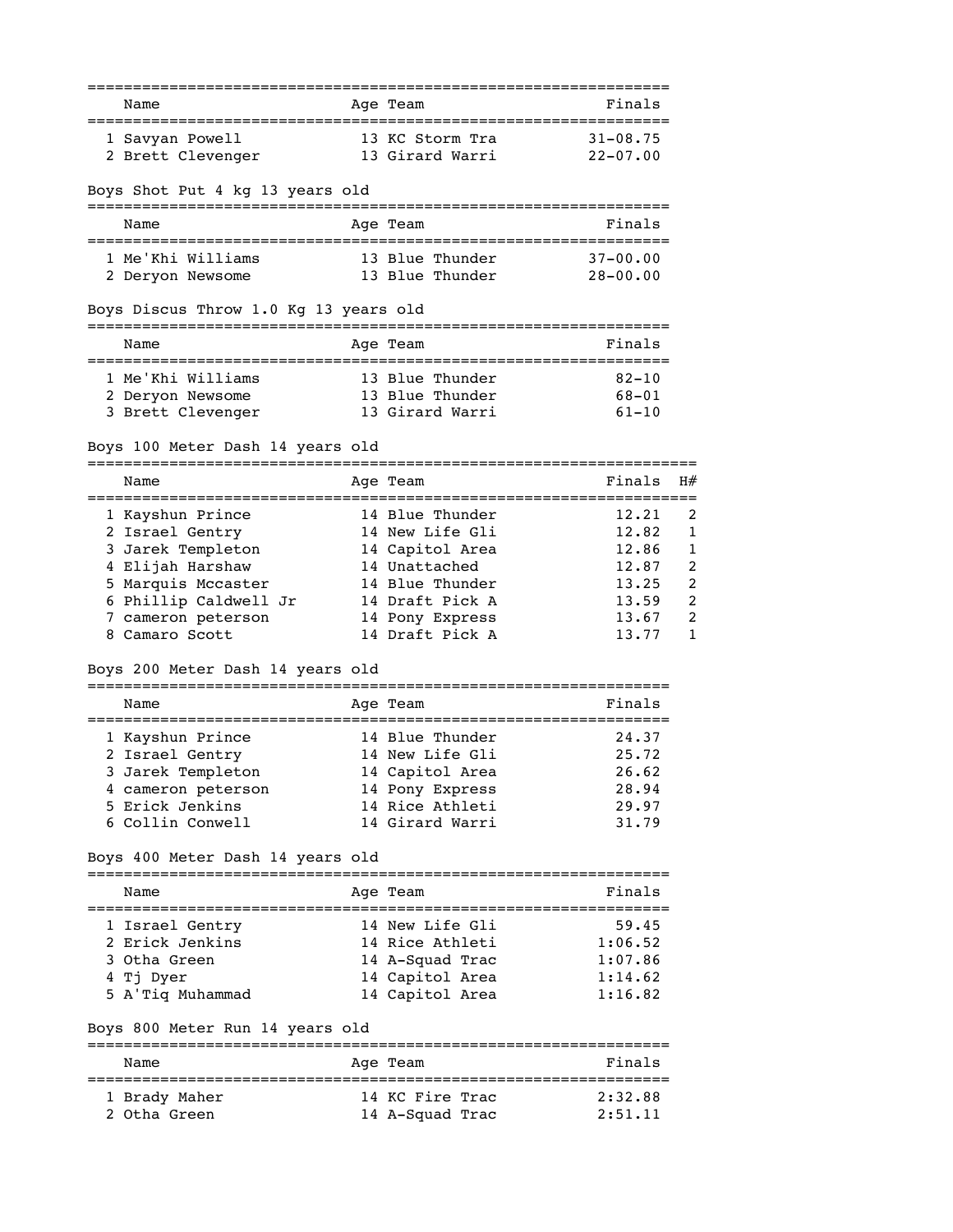| Boys 1500 Meter Run 14 years old          |          |                                        |                              |
|-------------------------------------------|----------|----------------------------------------|------------------------------|
| Name<br>_______________________           | -------- | Age Team<br>_____________________      | Finals                       |
| 1 Brady Maher                             |          | 14 KC Fire Trac                        | 5:04.76                      |
| 2 Kevin Schweikert                        |          | 14 Blue Thunder                        | 5:37.41                      |
| Boys 3000 Meter Run 14 years old          |          |                                        |                              |
| Name                                      |          | Age Team                               | Finals                       |
| 1 Kevin Schweikert                        |          | 14 Blue Thunder                        | 14:28.67                     |
| Boys 100 Meter Hurdles 14 years old       |          |                                        |                              |
| Name                                      |          | ===============<br>Age Team            | Finals                       |
| ============================              |          | -------------------------------------- |                              |
| 1 Marquis Mccaster                        |          | 14 Blue Thunder                        | 16.96                        |
| 2 Camaro Scott<br>3 Phillip Caldwell Jr   |          | 14 Draft Pick A<br>14 Draft Pick A     | 16.99<br>17.20               |
| 4 Tj Dyer                                 |          | 14 Capitol Area                        | 19.91                        |
| Boys 200 Meter Hurdles 14 years old       |          |                                        |                              |
|                                           |          |                                        | :===========                 |
| Name<br>=============================     |          | Age Team<br>========================   | Finals                       |
| 1 Marquis Mccaster                        |          | 14 Blue Thunder                        | 28.55                        |
| 2 Phillip Caldwell Jr                     |          | 14 Draft Pick A                        | 28.80                        |
| 3 Tj Dyer                                 |          | 14 Capitol Area                        | 33.73                        |
| Boys 4x400 Meter Relay 14 years old       |          |                                        |                              |
| Team                                      |          |                                        | Finals                       |
| 1 365 Track Club<br>' A '                 |          |                                        | 4:36.23                      |
| 1) Kamoni Dotson 9                        |          |                                        |                              |
|                                           |          | 2) Luke Furnell 13                     |                              |
| 3) Michael Grantham 13                    |          | 4) Sway Jenkins 14                     |                              |
| 2 Girard Warriors Track Club              |          | 'A'                                    | 5:15.57                      |
| 1) Brett Clevenger 13                     |          | 2) Collin Conwell 14                   |                              |
| 3) Gavin Doubrava 13                      |          | 4) Michael Clugston 13                 |                              |
| Boys High Jump 14 years old<br>_________  |          |                                        |                              |
| Name                                      |          | Age Team                               | Finals                       |
| ;=====================                    |          | 14 Rice Athleti                        | $4 - 08.00$                  |
| 1 Santiago Mclaughlin<br>2 Collin Conwell |          | 14 Girard Warri                        | $J4 - 08.00$                 |
| 3 Erick Jenkins                           |          | 14 Rice Athleti                        | $J4 - 08.00$                 |
| 4 Marquis Mccaster                        |          | 14 Blue Thunder                        | $4 - 06.00$                  |
| 5 Tj Dyer                                 |          | 14 Capitol Area                        | $4 - 04.00$                  |
| Boys Long Jump 14 years old               |          |                                        |                              |
| ================================<br>Name  |          | Age Team                               | Finals                       |
| =============================             |          | ------------<br>14 365 Track Cl        |                              |
| 1 Sway Jenkins<br>2 A'Tiq Muhammad        |          | 14 Capitol Area                        | $18 - 06.00$<br>$18 - 04.75$ |
| 3 Israel Gentry                           |          | 14 New Life Gli                        | $17 - 06.50$                 |
| 4 Kayshun Prince                          |          | 14 Blue Thunder                        | $17 - 03.75$                 |
| 5 Jarek Templeton                         |          | 14 Capitol Area                        | $16 - 03.75$                 |
| 6 Leyton Starks<br>7 Erick Jenkins        |          | 14 Pony Express<br>14 Rice Athleti     | $15 - 05.75$<br>$13 - 08.50$ |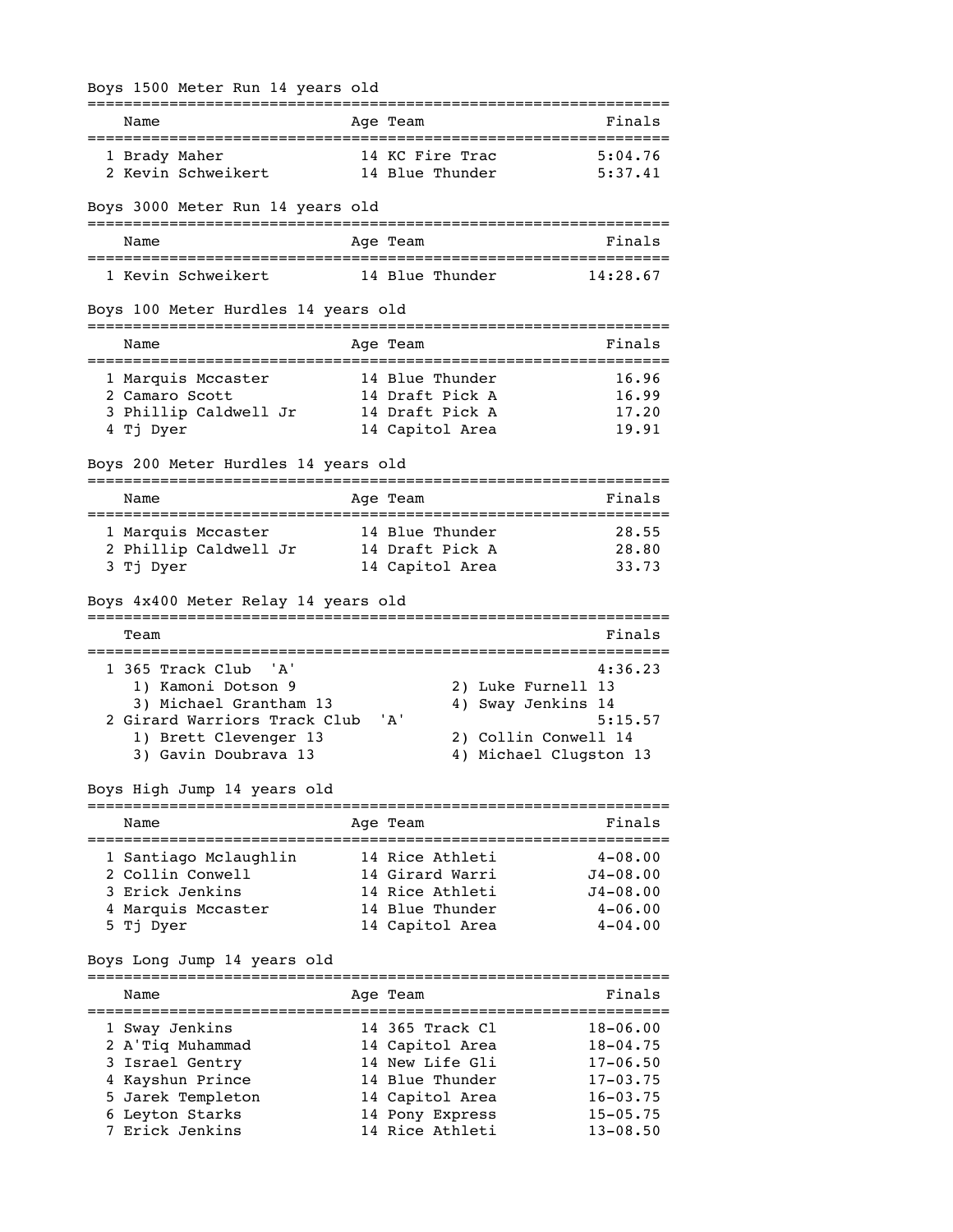| Boys Triple Jump 14 years old                            |                                    |                |              |
|----------------------------------------------------------|------------------------------------|----------------|--------------|
| Name                                                     | Age Team                           | Finals         |              |
| 1 Sway Jenkins                                           | 14 365 Track Cl                    | $37 - 01.00$   |              |
| 2 Caleb Manning<br>3 Santiago Mclaughlin 14 Rice Athleti |                                    | $34 - 09.75$   |              |
|                                                          |                                    | $32 - 02.50$   |              |
| Boys Shot Put 4 kg 14 years old                          |                                    |                |              |
| Name                                                     | Age Team                           | Finals         |              |
|                                                          |                                    | $36 - 00.00$   |              |
|                                                          |                                    | $33 - 00.00$   |              |
| Boys Discus Throw 1.0 Kg 14 years old                    |                                    |                |              |
| Name                                                     | Age Team                           | Finals         |              |
| 1 Joshua Henderson                                       | 14 Blue Thunder                    | $147 - 05$     |              |
| 2 Zachary Henderson 14 Blue Thunder                      |                                    | 112-09         |              |
| 3 Justin Pettis                                          | 14 Rice Athleti                    | 109-03         |              |
| 4 Kegan Maynor                                           | 14 KC Fire Trac                    | 91-09          |              |
| Boys 3000 Meter Race Walk 14 years old                   |                                    |                |              |
| Name                                                     | Age Team                           | Finals         |              |
| 1 Kevin Schweikert 14 Blue Thunder 22:01.70              |                                    |                |              |
| Boys 100 Meter Dash 15-16 years old                      |                                    |                |              |
| Name                                                     | Age Team                           | Finals         | H#           |
| 1 Teron Winters                                          | 15 Stride Ryte                     | 11.90          | 2            |
| 2 Martice Steward                                        | 16 Team Believe                    | 12.24          | 2            |
| 3 Quinn O'Malley                                         | 15 Pony Express                    | 12.31          | 2            |
| 4 Demond Crawford                                        | 15 Team Believe                    | 12.49          | 2            |
| 5 Colin Witte<br>6 Ayden Holt                            | 16 365 Track Cl<br>15 Team Believe | 12.51<br>12.56 | 1<br>2       |
| 7 Weston Milhon                                          | 15 365 Track Cl                    | 12.90          | 1            |
| 8 Dayton Knapp                                           | 15 365 Track Cl                    | 13.32          | 1            |
| 9 D'Marcus Evans                                         | 16 Team Believe                    | 14.36          | $\mathbf{1}$ |
| 10 Sol Rainey                                            | 16 Unattached                      | 15.22          | 2            |
| Boys 200 Meter Dash 15-16 years old                      |                                    |                |              |
| Name                                                     | Age Team                           | Finals         | H#           |
|                                                          |                                    |                |              |
| 1 Caleb Furnell                                          | 16 365 Track Cl                    | 23.17          | 1            |
| 2 Teron Winters<br>3 Michael Eddings                     | 15 Stride Ryte                     | 23.78<br>24.79 | 2<br>2       |
|                                                          | 15 Springfield                     |                |              |
|                                                          |                                    |                |              |
| 4 Colin Witte<br>5 Demond Crawford                       | 16 365 Track Cl<br>15 Team Believe | 24.86<br>24.91 | 1<br>2       |
| 6 Martice Steward                                        | 16 Team Believe                    | 24.98          | 2            |
| 7 Ayden Holt                                             | 15 Team Believe                    | 25.45          | 2            |
| 8 Quinn O'Malley                                         | 15 Pony Express                    | 25.50          | 2            |
| 9 Weston Milhon                                          | 15 365 Track Cl                    | 26.23          | 1            |
| 10 Camdyn Leeper<br>11 Adrian Church                     | 15 Pony Express<br>16 Sprinters El | 26.86<br>26.89 | 2<br>2       |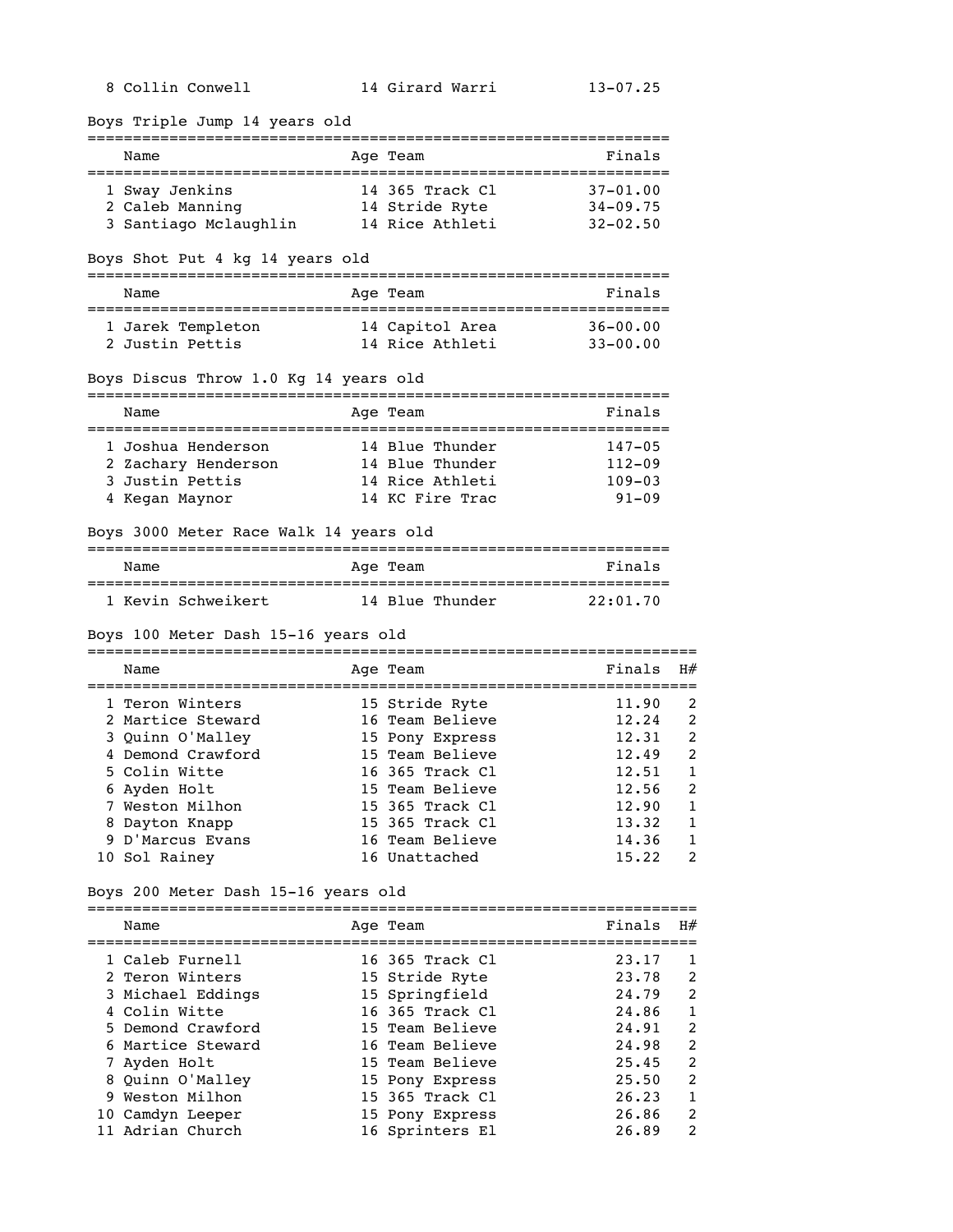| 12 Dayton Knapp   | 15 365 Track Cl | 27.01   |  |
|-------------------|-----------------|---------|--|
| 13 Jaylin Stennis | 15 A-Squad Trac | 27.44 1 |  |

## Boys 400 Meter Dash 15-16 years old

| Name              | Age Team        | Finals  | H# |
|-------------------|-----------------|---------|----|
| 1 Andrew Dyer     | 16 Capitol Area | 52.83   | 2  |
| 2 Josh Nazworthy  | 16 Unattached   | 53.89   | 2  |
| 3 Peyton Davis    | 16 Blue Thunder | 53.98   |    |
| 4 Michael Eddings | 15 Springfield  | 55.02   | 2  |
| 5 Max Cleveland   | 15 365 Track Cl | 59.84   |    |
| 6 Martice Steward | 16 Team Believe | 1:01.62 | 2  |
| 7 Camdyn Leeper   | 15 Pony Express | 1:03.29 | 2  |
| 8 Jaylin Stennis  | 15 A-Squad Trac | 1:04.27 |    |
| D'Marcus Evans    | 16 Team Believe | 1:07.66 |    |

### Boys 800 Meter Run 15-16 years old

| Name              | Age Team        | Finals  |
|-------------------|-----------------|---------|
|                   |                 |         |
| 1 Andrew Dyer     | 16 Capitol Area | 2:13.91 |
| 2 Brian Vanskike  | 16 Blue Thunder | 2:32.28 |
| 3 Max Cleveland   | 15 365 Track Cl | 2:34.02 |
| 4 Adrian Church   | 16 Sprinters El | 2:37.11 |
| 5 Luke Cunningham | 15 365 Track Cl | 2:56.21 |

### Boys 1500 Meter Run 15-16 years old

| Name                                                                            |  | Age Team                                                                 | Finals                                   |  |  |  |
|---------------------------------------------------------------------------------|--|--------------------------------------------------------------------------|------------------------------------------|--|--|--|
| 1 Micah Stevens<br>2 Brian Vanskike<br>3 Kurtis Schweikert<br>4 Luke Cunningham |  | 15 Blue Thunder<br>16 Blue Thunder<br>16 Blue Thunder<br>15 365 Track Cl | 4:58.89<br>5:08.77<br>5:18.24<br>5:49.43 |  |  |  |

# Boys 3000 Meter Run 15-16 years old

| Name                | Age Team        | Finals   |
|---------------------|-----------------|----------|
| 1 Micah Stevens     | 15 Blue Thunder | 11:18.78 |
| 2 Kurtis Schweikert | 16 Blue Thunder | 11:56.40 |

### Boys 110 Meter Hurdles 15-16 years old

| Name                            | Age Team                           | Finals         |
|---------------------------------|------------------------------------|----------------|
| 1 Peyton Davis<br>2 Isaac Young | 16 Blue Thunder<br>16 Blue Thunder | 16.83<br>17.68 |

### Boys 400 Meter Hurdles 15-16 years old

| Name                              | Age Team                         | Finals             |
|-----------------------------------|----------------------------------|--------------------|
| 1 Andrew Dyer<br>2 Cameron Conner | 16 Capitol Area<br>15 Unattached | 1:04.60<br>1:13.77 |

### Boys 4x400 Meter Relay 15-16 years old

================================================================ Team Finals ================================================================ 1 365 Track Club  $'A'$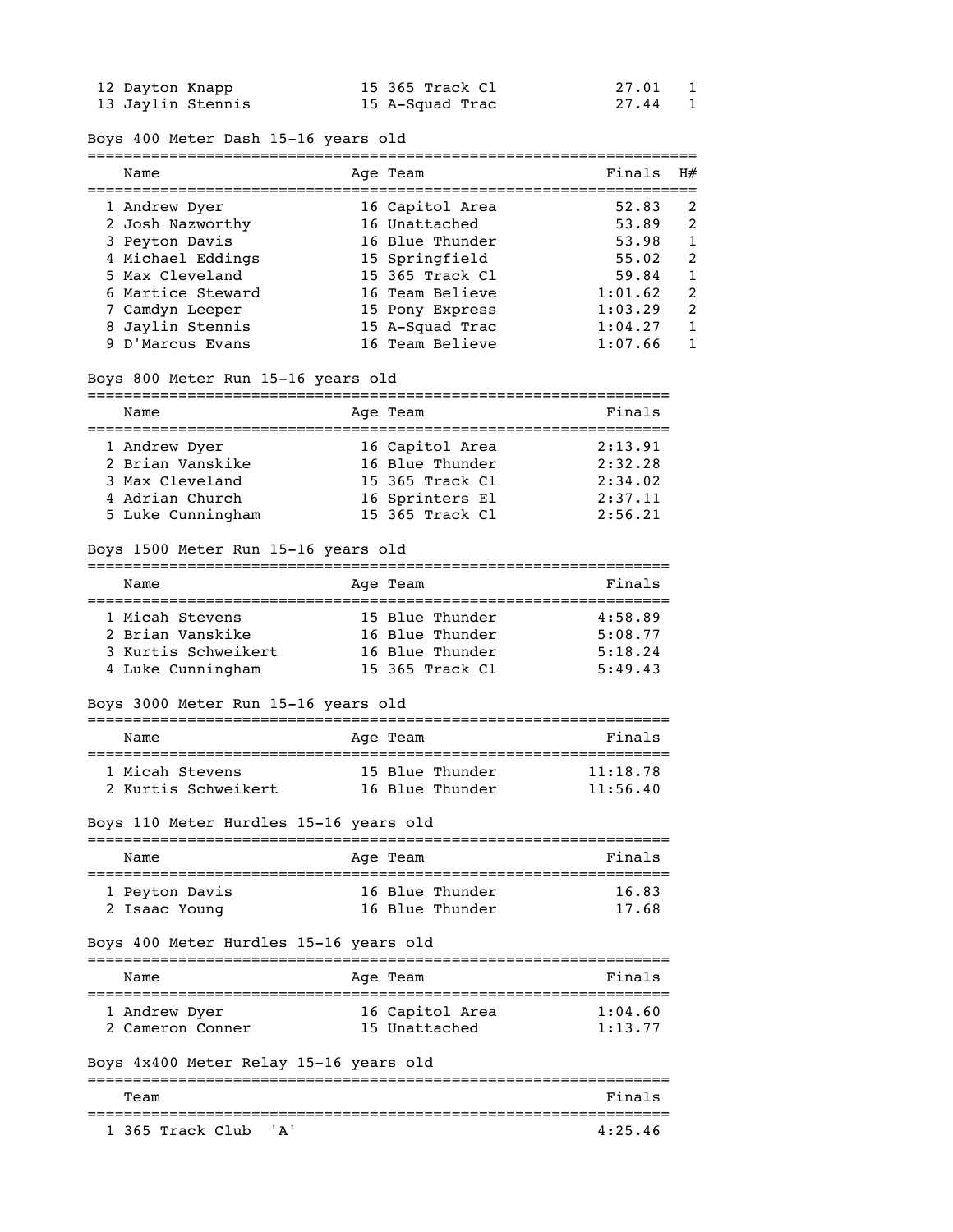1) Caleb Furnell 16 2) Colin Witte 16<br>3) Luke Cunningham 15 4) Weston Milhon 15

 $3)$  Luke Cunningham 15

#### Boys High Jump 15-16 years old

| Name                 | Age Team        | Finals       |
|----------------------|-----------------|--------------|
| 1 Caleb Furnell      | 16 365 Track Cl | $6 - 04.00$  |
| 2 Peyton Davis       | 16 Blue Thunder | $6 - 02.00$  |
| 3 Isaac Young        | 16 Blue Thunder | $5 - 10.00$  |
| 4 Benjemen Schneider | 15 Unattached   | $5 - 04.00$  |
| 5 Sol Rainey         | 16 Unattached   | $5 - 02.00$  |
| 6 Cameron Conner     | 15 Unattached   | $5 - 00.00$  |
| 7 Dayton Knapp       | 15 365 Track Cl | $J5 - 00.00$ |
| 8 Zachary Scroggins  | 15 Pony Express | $4 - 08.00$  |

#### Boys Long Jump 15-16 years old

================================================================

| Name                                                                                      | Age Team                                                                                   | Finals                                                                       |
|-------------------------------------------------------------------------------------------|--------------------------------------------------------------------------------------------|------------------------------------------------------------------------------|
| 1 Peyton Davis<br>2 Teron Winters<br>3 Ouinn O'Malley<br>4 Colin Witte<br>4 Max Cleveland | 16 Blue Thunder<br>15 Stride Ryte<br>15 Pony Express<br>16 365 Track Cl<br>15 365 Track Cl | $20 - 02.50$<br>$18 - 07.75$<br>$18 - 02.25$<br>$17 - 10.00$<br>$17 - 10.00$ |
| 6 Weston Milhon                                                                           | 15 365 Track Cl                                                                            | $17 - 03.50$                                                                 |
|                                                                                           | 15 365 Track Cl                                                                            |                                                                              |
| 7 Dayton Knapp                                                                            |                                                                                            | $15 - 00.25$                                                                 |

#### Boys Triple Jump 15-16 years old

================================================================

| Name               | Age Team        | Finals       |
|--------------------|-----------------|--------------|
| 1 Isaac Young      | 16 Blue Thunder | $43 - 00.25$ |
| 2 Lewis Mclaughlin | 16 Rice Athleti | $38 - 10.75$ |
| 3 Quinn O'Malley   | 15 Pony Express | $37 - 11.25$ |
| 4 Demond Crawford  | 15 Team Believe | $29 - 00.50$ |

### Boys Shot Put 12 lbs 15-16 years old

### ================================================================ Name Ream Age Team Readers Readers Readers Readers Readers Readers Readers Readers Readers Readers Readers Readers Readers Readers Readers Readers Readers Readers Readers Readers Readers Readers Readers Readers Readers Rea ================================================================ 1 Justice Akinmoladun 15 Unattached 43-00.50 2 Jacob Gray 15 365 Track Cl 41-09.00

| 3 Elisha Turner   | 15 Stride Ryte  | $40 - 08.50$ |
|-------------------|-----------------|--------------|
| 4 Jaivon Mitchell | 16 KC Storm Tra | 37-07.00     |

#### Boys Discus Throw 1.6 Kg 15-16 years old

================================================================

| Name                                                                                                           | Age Team                                                                                                  | Finals                                                                               |
|----------------------------------------------------------------------------------------------------------------|-----------------------------------------------------------------------------------------------------------|--------------------------------------------------------------------------------------|
| 1 Jacob Gray<br>2 Elisha Turner<br>3 Isaac Young<br>4 Justice Akinmoladun<br>5 Jaivon Mitchell<br>6 Sol Rainey | 15 365 Track Cl<br>15 Stride Ryte<br>16 Blue Thunder<br>15 Unattached<br>16 KC Storm Tra<br>16 Unattached | $134 - 05$<br>$121 - 00.50$<br>$118 - 08$<br>$113 - 06.50$<br>$99 - 06$<br>$98 - 07$ |
| 7 Zachary Scroggins                                                                                            | 15 Pony Express                                                                                           | $91 - 11$                                                                            |

#### Boys 3000 Meter Race Walk 15-16 years old

#### ================================================================ Name **Age Team Age Team Finals**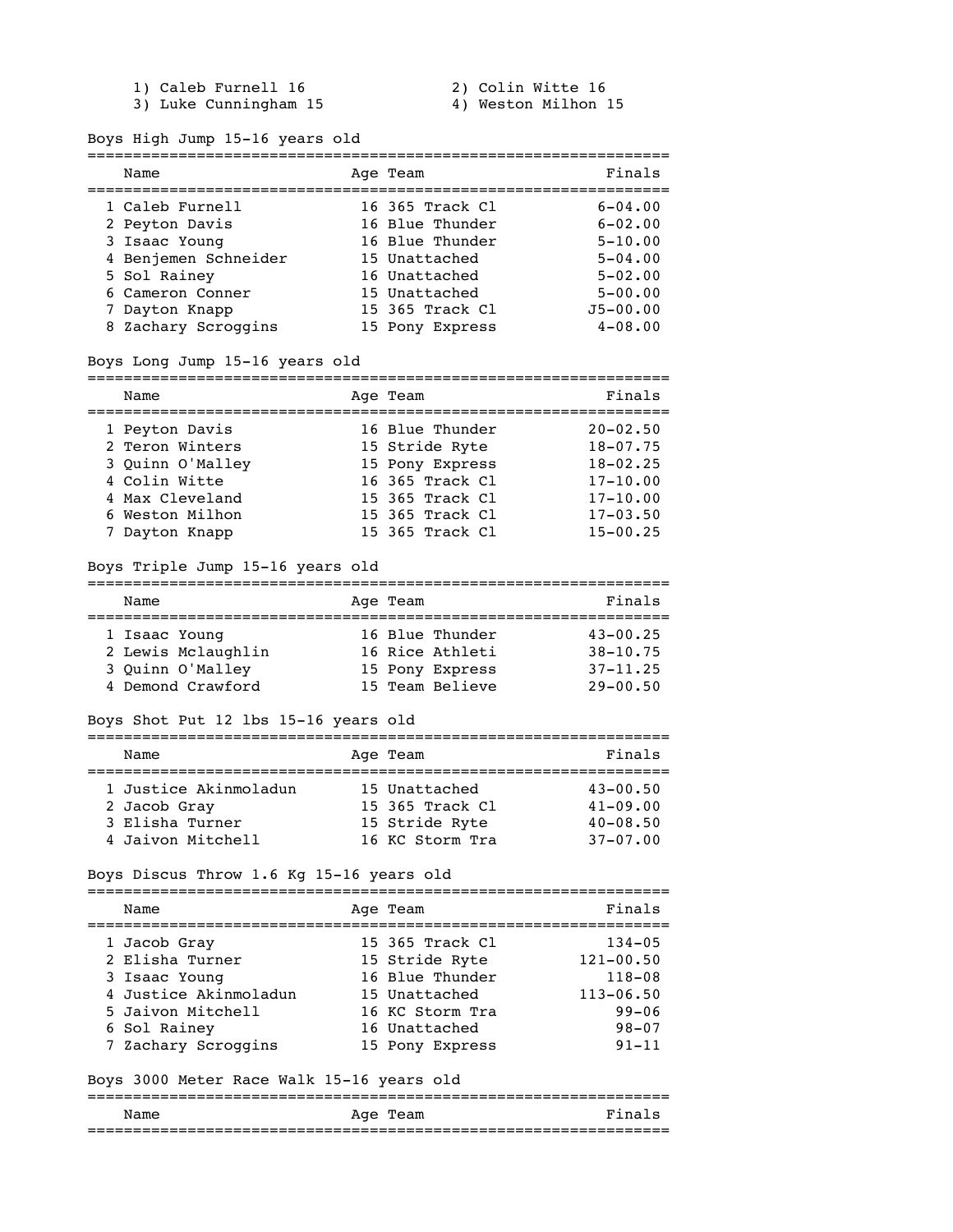#### Men 100 Meter Dash 17-18 years old

|  | Name                                                                                    |  | Age Team                                                                                    | Finals                                    | H#            |  |  |
|--|-----------------------------------------------------------------------------------------|--|---------------------------------------------------------------------------------------------|-------------------------------------------|---------------|--|--|
|  | 1 Christien Robins<br>2 Jamil Jones<br>3 Xavier Hall<br>4 Kameron Wynn<br>5 Jordan Huff |  | 17 365 Track Cl<br>19 Rice Athleti<br>18 Draft Pick A<br>18 Team Believe<br>19 Team Believe | 11.67<br>11.82<br>11.84<br>11.94<br>12.29 | 2<br>2        |  |  |
|  | 6 Daniel Raio<br>7 Noah Knapp<br>8 Brian Dillingham                                     |  | 17 CJ Freedom<br>18 365 Track Cl<br>17 New Beginnin                                         | 12.63<br>12.68<br>12.69                   | $\mathcal{P}$ |  |  |

#### Men 200 Meter Dash 17-18 years old

| Name               |  | Age Team        | Finals |  |  |  |
|--------------------|--|-----------------|--------|--|--|--|
| 1 Christien Robins |  | 17 365 Track Cl | 23.18  |  |  |  |
| 2 Davion Scott     |  | 17 KC Storm Tra | 23.55  |  |  |  |
| 3 Jordan Huff      |  | 19 Team Believe | 23.94  |  |  |  |
| 4 Navon Currie     |  | 17 Draft Pick A | 24,06  |  |  |  |
| 5 Jamil Jones      |  | 19 Rice Athleti | 24.10  |  |  |  |
| 6 Brian Dillingham |  | 17 New Beginnin | 24.48  |  |  |  |
| 7 Noah Knapp       |  | 18 365 Track Cl | 24.95  |  |  |  |

#### Men 400 Meter Dash 17-18 years old

| Name               |  | Age Team        | Finals | H# |  |  |  |  |
|--------------------|--|-----------------|--------|----|--|--|--|--|
| 1 Tre Manning      |  | 17 Stride Ryte  | 52.40  |    |  |  |  |  |
| 2 Jamil Jones      |  | 19 Rice Athleti | 55.28  |    |  |  |  |  |
| 3 Christien Robins |  | 17 365 Track Cl | 55.38  |    |  |  |  |  |
| 4 Kameron Wynn     |  | 18 Team Believe | 55.88  | 2  |  |  |  |  |
| 5 Elijah Robinson  |  | 19 Pure Talent  | 56.29  |    |  |  |  |  |
| 6 Brian Dillingham |  | 17 New Beginnin | 58.10  |    |  |  |  |  |
| 7 Noah Knapp       |  | 18 365 Track Cl | 58.11  |    |  |  |  |  |

### Men 800 Meter Run 17-18 years old

| Name              |  | Age Team        | Finals  |  |  |
|-------------------|--|-----------------|---------|--|--|
|                   |  |                 |         |  |  |
| 1 Edward Wilhite  |  | 17 Unattached   | 2:09.17 |  |  |
| 2 Seth Henks      |  | 19 Draft Pick A | 2:15.06 |  |  |
| 3 Joshua Rutledge |  | 17 Girard Warri | 2:18.34 |  |  |
| 4 Elijah Robinson |  | 19 Pure Talent  | 2:18.35 |  |  |

### Men 1500 Meter Run 17-18 years old

| Name                               | Age Team        | Finals  |
|------------------------------------|-----------------|---------|
| 1 Joshua Rutledge                  | 17 Girard Warri | 4:33.12 |
| Men 3000 Meter Run 17-18 years old |                 |         |
| Name                               | Age Team        | Finals  |
| 1 Joshua Rutledge                  | 17 Girard Warri | 9:49.40 |

Men 110 Meter Hurdles 17-18 years old